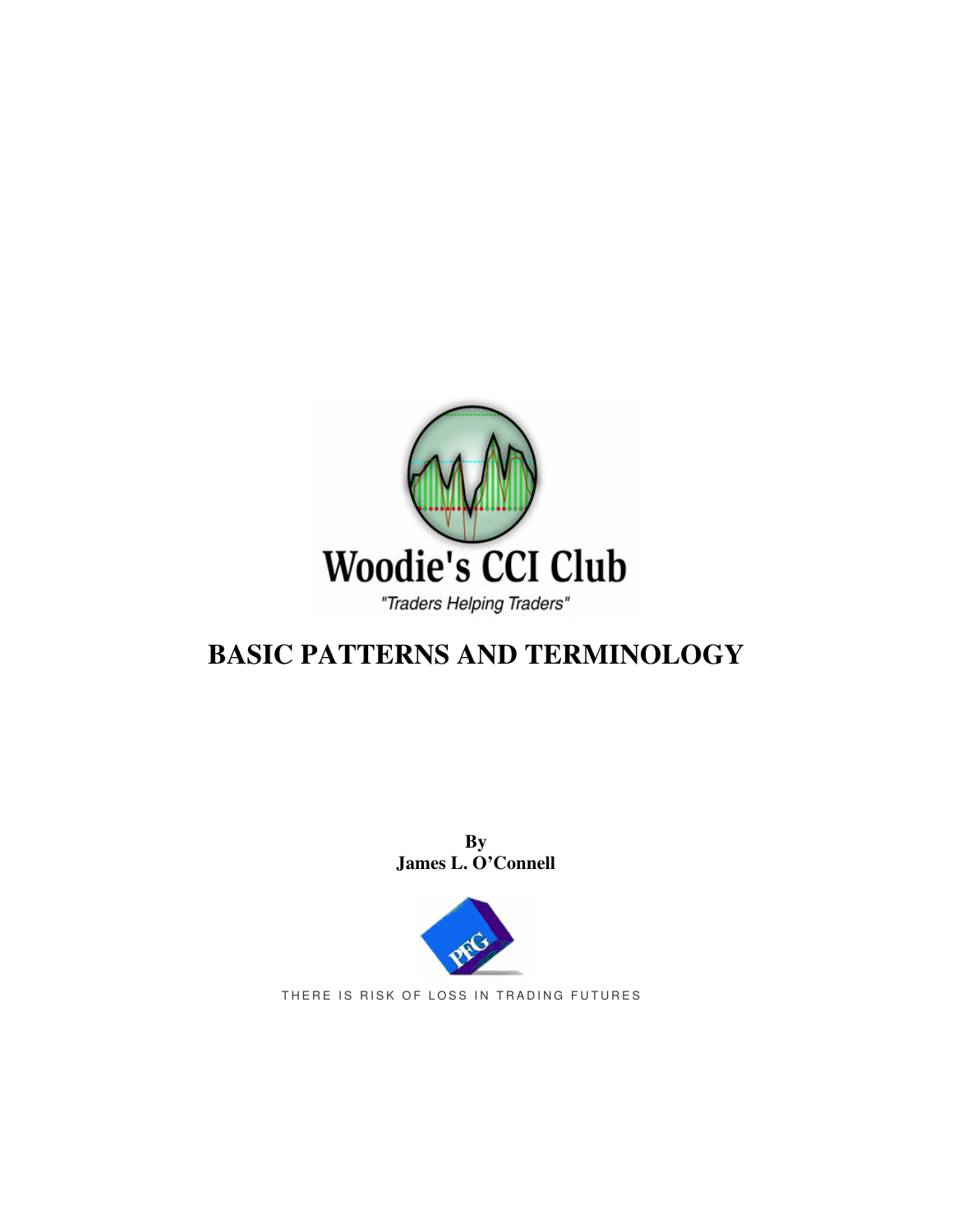**First I would like to thank Jim O'Connell of PFG (Peregrine Financial Group and Peregrine Charities) for reworking this document. This was needed very badly as the original needed to be updated. Jim spent many hours and hard work putting together the correct info and CCI documentation so that traders worldwide would have something to help them in there trading careers and learning CCI. Jim has gone past "traders helping traders" excellent work, and hope all who read it and learn CCI will be successful and thank Jim…JIM WELL DONE**

#### **Woodie**

We hope that after reading this text, you will get the basic idea of Woodies CCI system, an ability to recognize his entry and corresponding exit patterns. This will also serve as a reference for all of the vocabulary used in Woodie's community of traders, so you will be able to ask questions and understand the lingo throughout the trading rooms. www.woodiescciclub.com

Woodies goal is "**Traders helping traders**". It is my hope that this text will do just that.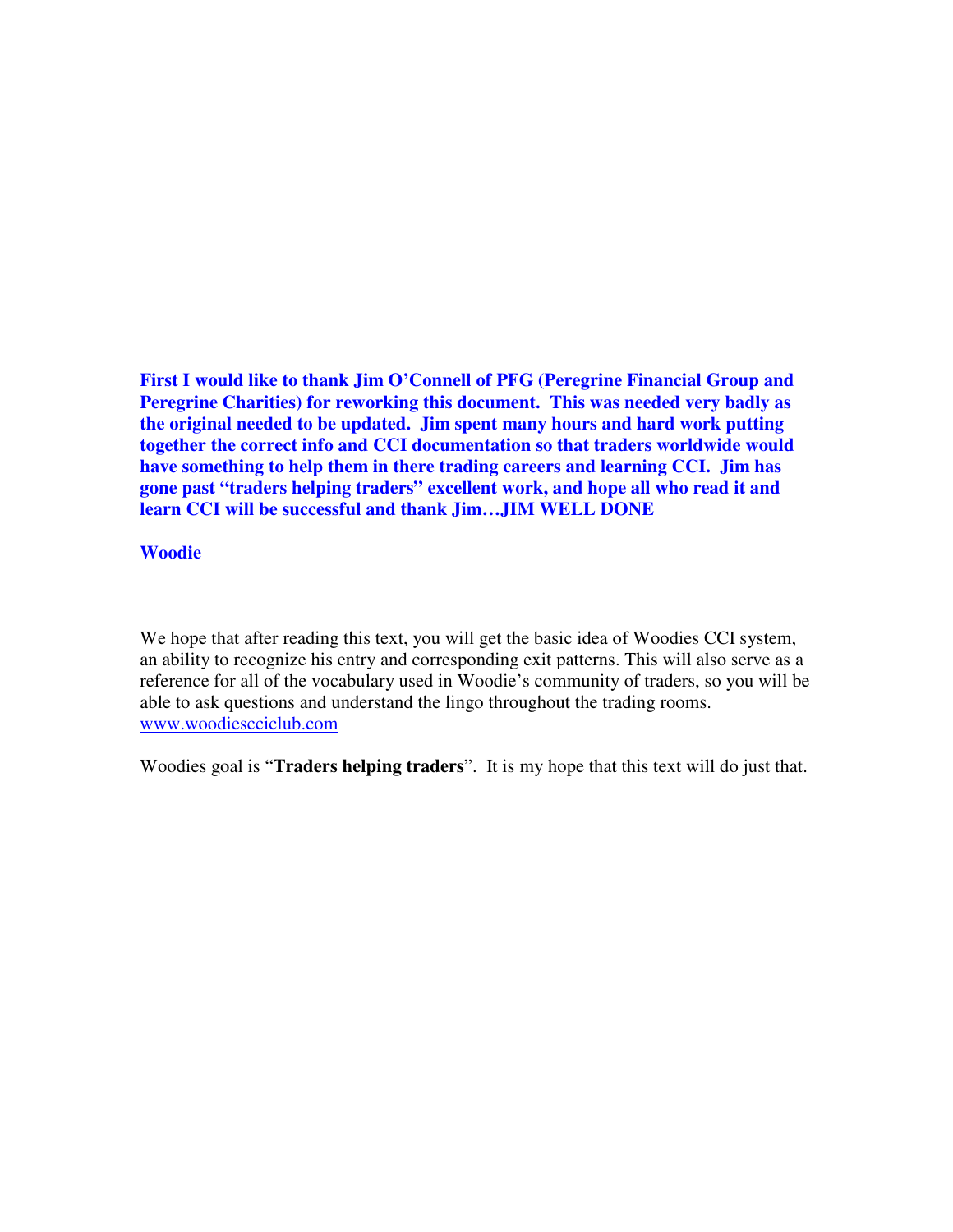## **Woodies CCI charts**

**Chart 1** below shows a single yellow horizontal line. This is called the Zero-line (**ZL**). It has a special meaning in the calculation of the **CCI.** You may think of it as the equilibrium of momentum over a given period. All of Woodies **CCI** system trade patterns are defined around the zero-line. The chart shows four other lines. The light blue are the 100/-100 lines and the white are the 200/-200 lines.

**Chart 2 s**hows the **ZL** as a series of red and green segments. These segments reflect the 25 period Least Squares Moving Average **LSMA**. When the segments on the **ZL** are green, this means that the market price is higher than the **LSMA**. When red, the market price is below the **LSMA**. This is also called the moving linear regression curve. The **LSMA** will be used in trade confirmation of patterns and exiting positions. It is not important to understand how the **LSMA** is calculated.



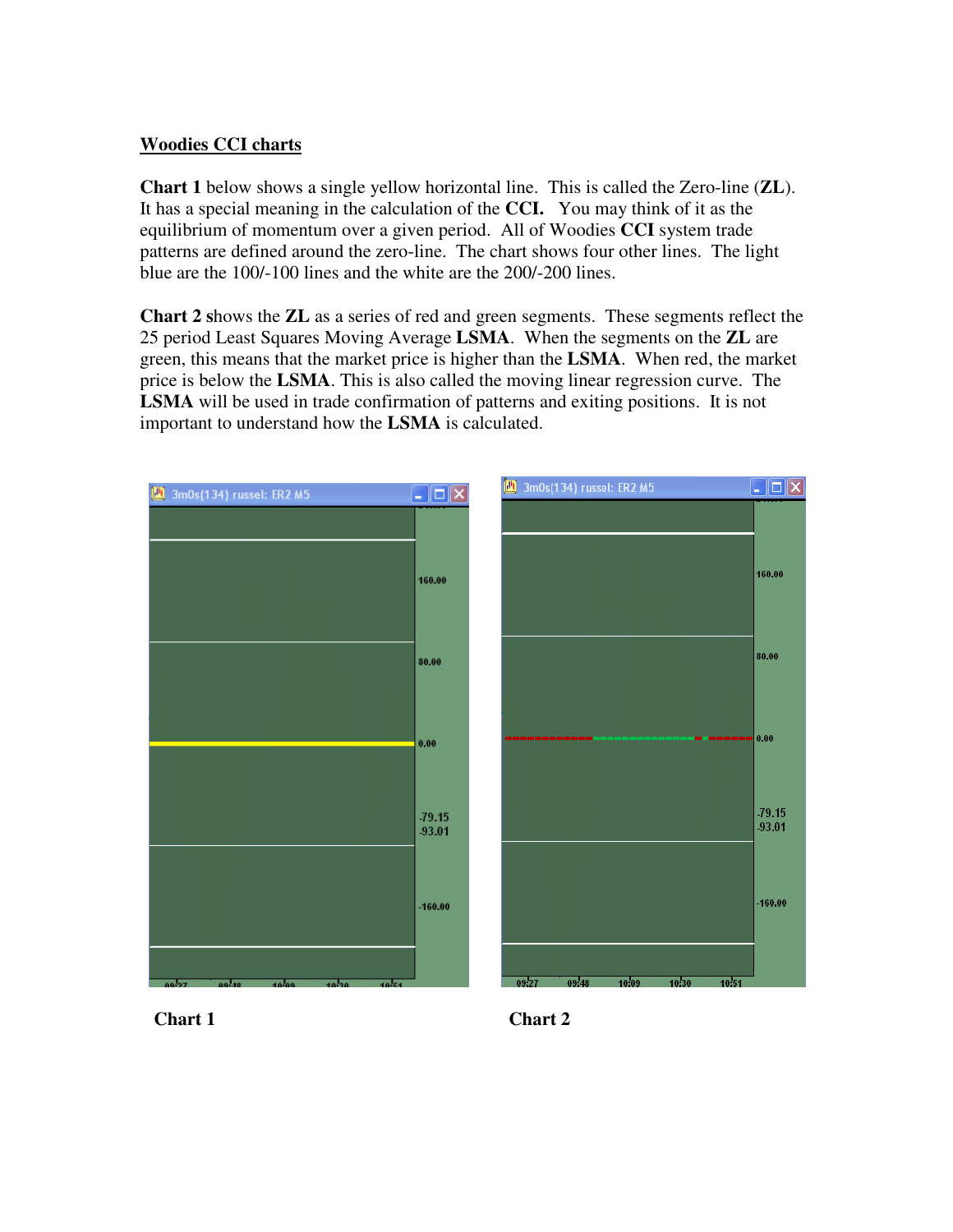## **Zero-Line**

It is the major support and resistance at this moment in time.

Amplification:

- $\triangleright$  "...at this moment in time", means that it does not represent a forwardlooking projection of where the support and resistance will be in moments from now, but where S/R is.
- $\triangleright$  This line will be tested and crossed several times throughout the trading day.
- While a trend is defined by six or more bars above or below the **ZL**, a cross by the CCI does not change the trend. You need at least six bars on the opposite side of the **ZL** to reverse **trend**. Cautionary note: A cross of the **ZL** in the direction opposite of the **trend** can indicate a setup for a trade with the **trend** or the possibility of a **trend** change.
- $\triangleright$  Do not take trades when a clear trend is not evident.
- Attention is necessary when the **CCI** crosses the **ZL**. These are important events during the trading day.

" It's breaking major support and resistance at this time...this will give you confidence that the trade is going our way"

**Chart 3** below shows the **CCI** line. It will always be the heavy black line on Woodies CCI Charts. This will be presented as a histogram. The vertical gray lines will be called **time-bars** It is not necessary to understand the calculation of the **CCI** line. However, for those who cannot help themselves, the definition and calculation of CCI can be found at www.stockcharts.com/education/IndicatorAnalysis/indic\_CCI.html

For those who cannot help themselves, the definition and calculation of **CCI** can be found at www.stockcharts.com/education/IndicatorAnalysis/indic\_CCI.html



**Chart 3**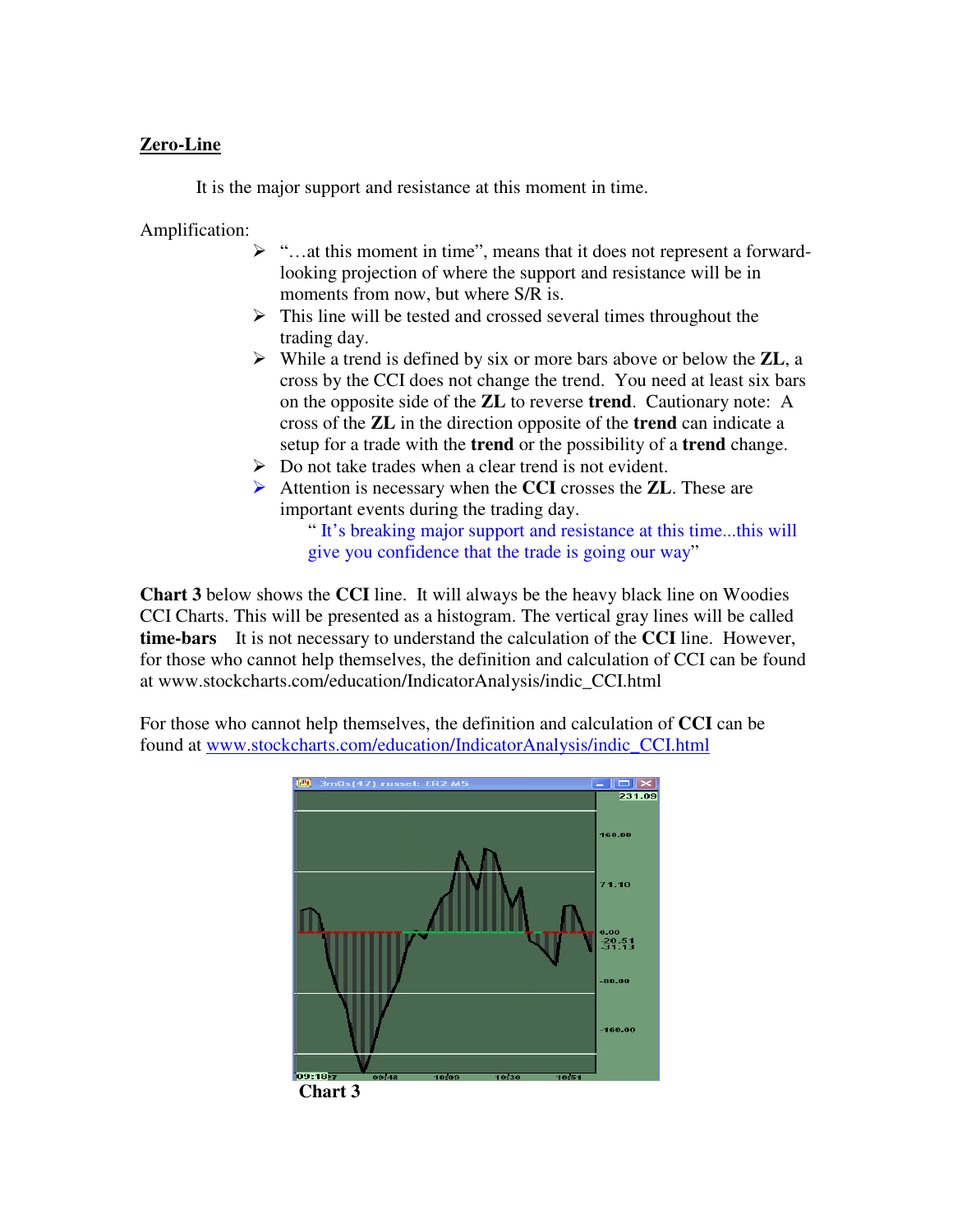**Chart 4** shows the addition of a yellow line. Woodie only uses two CCI indicators to trade with. One is the CCI 14 period, shown as **BLACK**, and called **CCI**. The other is the CCI 6 period, shown as **yellow** and called Turbo CCI or **TCCI. TCCI** is used in the drawing of trendlines. **TCCI** can be used as a **warning** that a pattern might be occurring, or, in multiple contract trades, used in taking off part of the position.

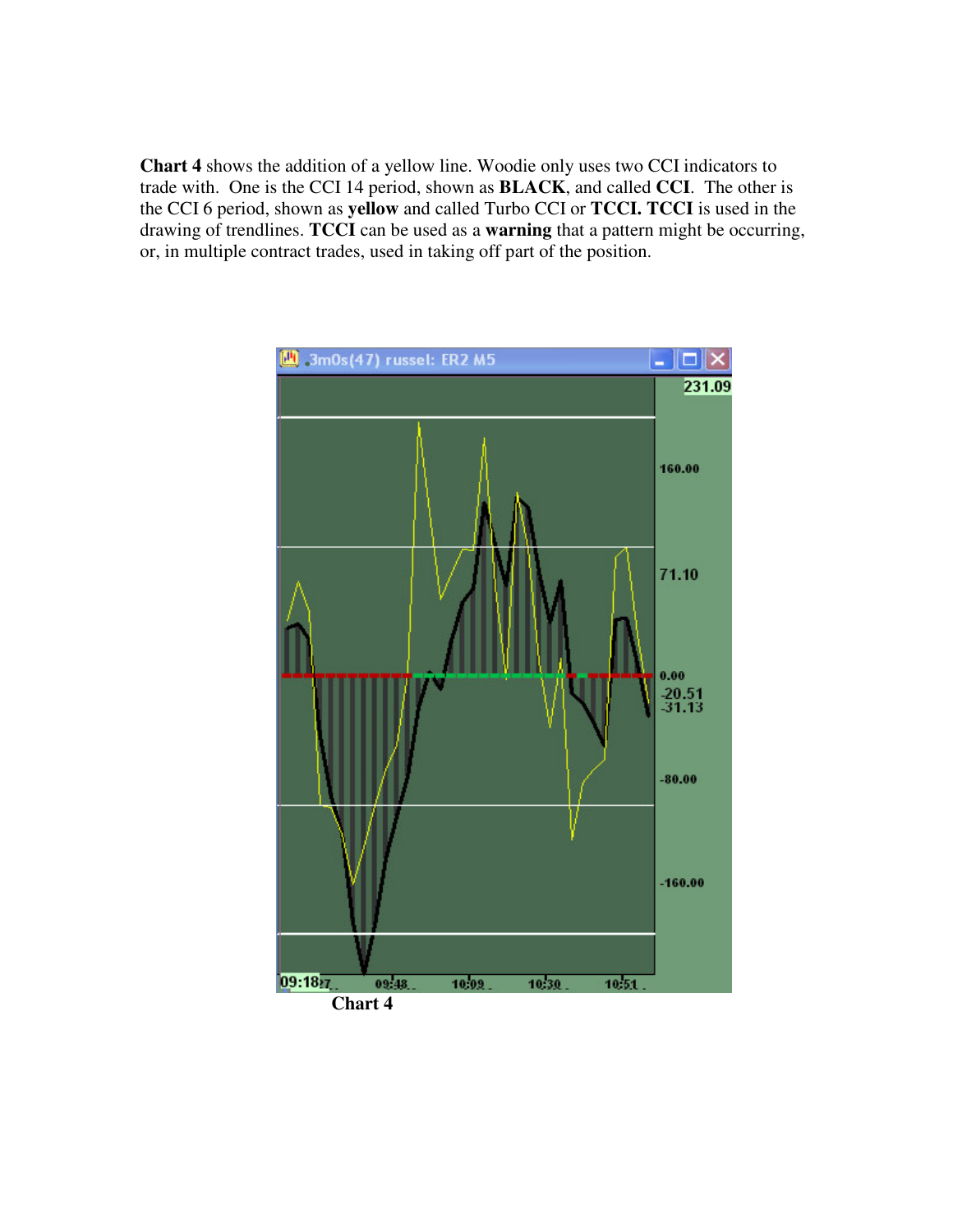**Chart 5** shows the addition of red, green and yellow **time-bars**. The yellow **time-bars** show the establishment of a **trend**, while the green bars show an uptrend, the red bars a downtrend.



## **The Trend**

- trend *n*. The general direction in which something tends to move
	- A general tendency
	- General line of orientation
	- *syn* tendency
	- *syn* course
	- *syn* drift, movement
	- *syn* vogue, style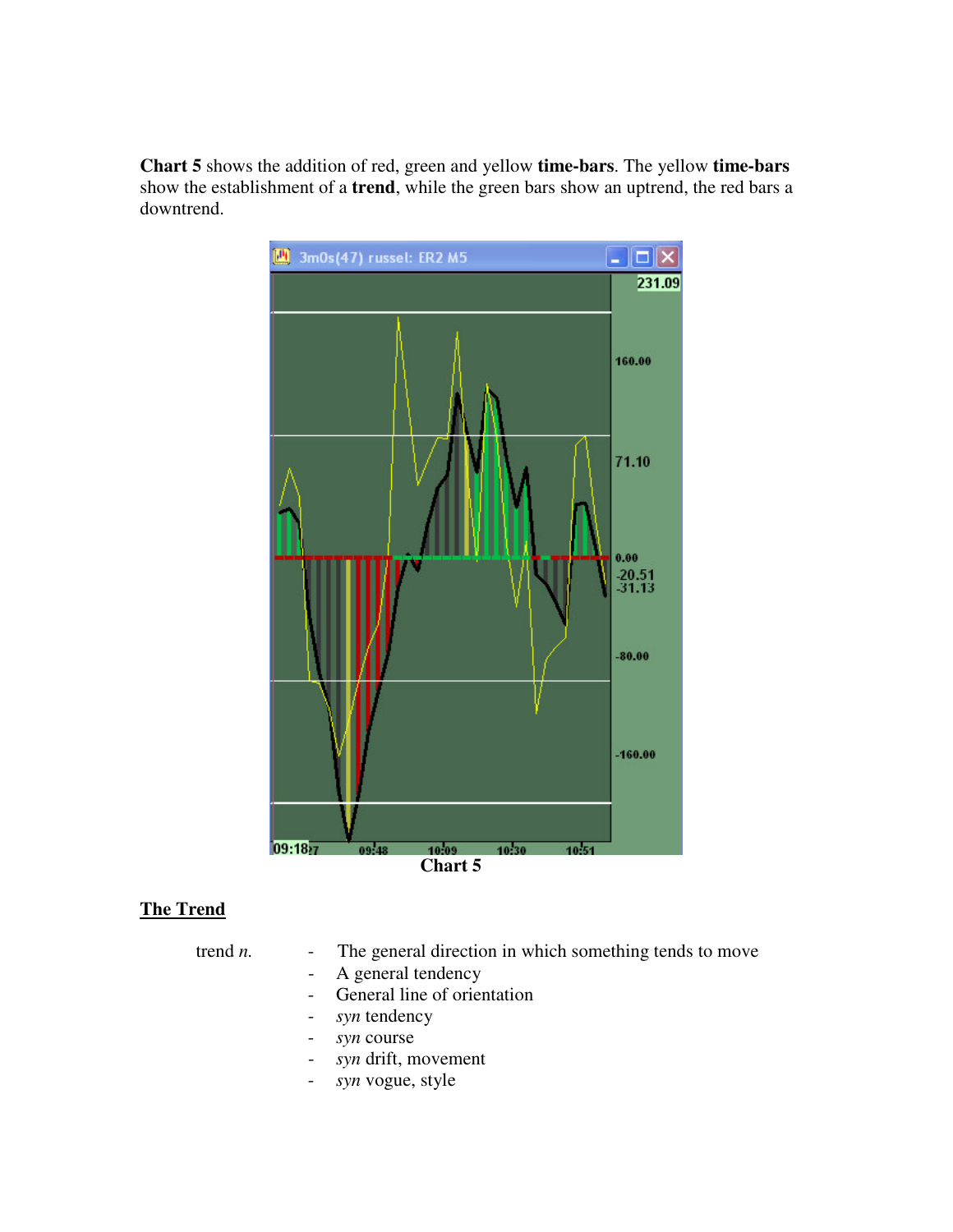**Woodies CCI Trend (trend):** A trend is established any time the CCI (**black** line) is either over or below the zero-line (**ZL**) for six or more time bars. If the CCI trades on the other side of the **ZL** this does not negate the **trend.** If above, trend is up, if below, trend is down. The word **trend** is used in bold print throughout this text when referring to Woodie's definition. Amplification

- Defines the **trend** using the **CCI** indicator only
- $\triangleright$  Does not use price bars to define trend
- $\triangleright$  Does not use any moving average to define trend
- $\triangleright$  Does not use a larger time frame to define trend
- Uses the same chart to define **trend** as to spot a **CCI** pattern for the market
- Each market will have its own **trend.** It is not to be considered when taking a trade on another market. You do not need any other charts, markets or indicators to see and define the **trend**. When learning **Woodie's CCI system, Woodie recommends that you trade with the trend. You do not trade counter-trend trades** until you have learned the trade **trend** patterns first.



In **Chart 6**, we see that, after the yellow bar, we have a down trend. This is shown by subsequent red time bars. It is still in a down-trend printing above the ZL for one or two CCI bars (six maximum) but here we would be looking for shorts. But be warned that the more bars that register opposite the **trend** established, the more we should stay on the side line until the **trend** is redefined. Later, we see a second yellow time-bar above the **ZL**, showing a change to an up-**trend.**

**Chart 7** shows a mix of bars above and below the **ZL**. There is no defined **trend**. No trade.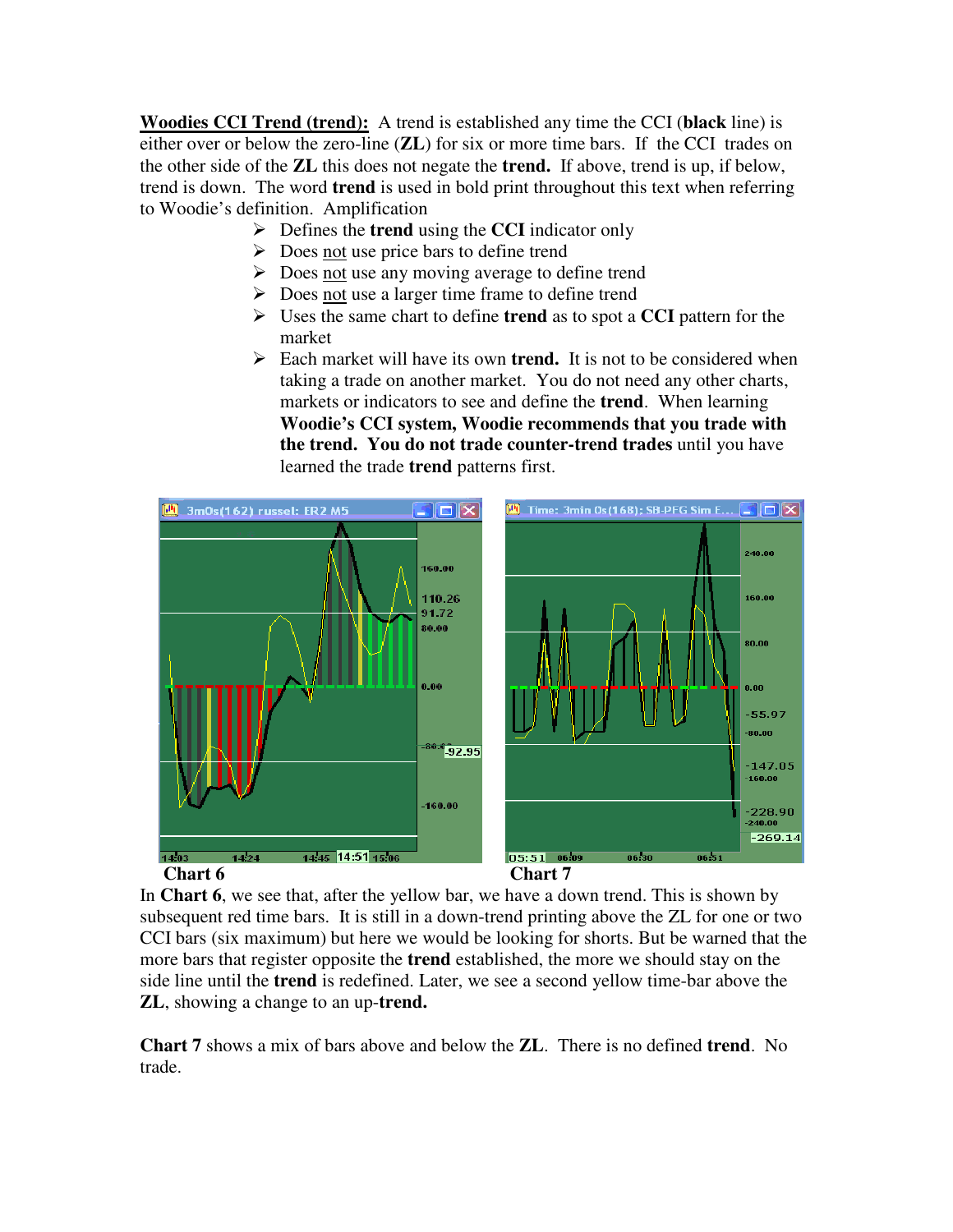### **Trend Agreement Trade Patterns**

Let us now look to **CCI** trade patterns that are **trend-**following (trade patterns that are in agreement with the established trend).

1. Zero-line Reject (**ZLR**)

The next three patterns involve **line breaks, or violations,** from chart peaks, sometimes described as bumps. In these three patterns, lines are drawn from peaks/valleys or bumps. We should refrain from using support, resistance, or, trend in describing the lines that are drawn. These words bring to mind "price chart terminology" and their meanings may confuse the reader with regard to the function of these lines when using Woodie's CCI system. You do not trade against these lines, nor target exits, with regard to these lines. They are only a visual aid to indicate when one of these patterns comes into effect.

- 2. Reverse Divergence (**RD**)
- 3. Trend Line Break (**TLB**)
- 4. Horizontal Trend Line Break (**HTLB**)

For the beginning trader, these four patterns should be all that you look for and learn to trade. It is highly recommended to first practice trading on a demo platform. This will help you recognize patterns and get some "screen time" without cost to you. When trading on a demo, treat it with the serious goal of trading your own money successfully.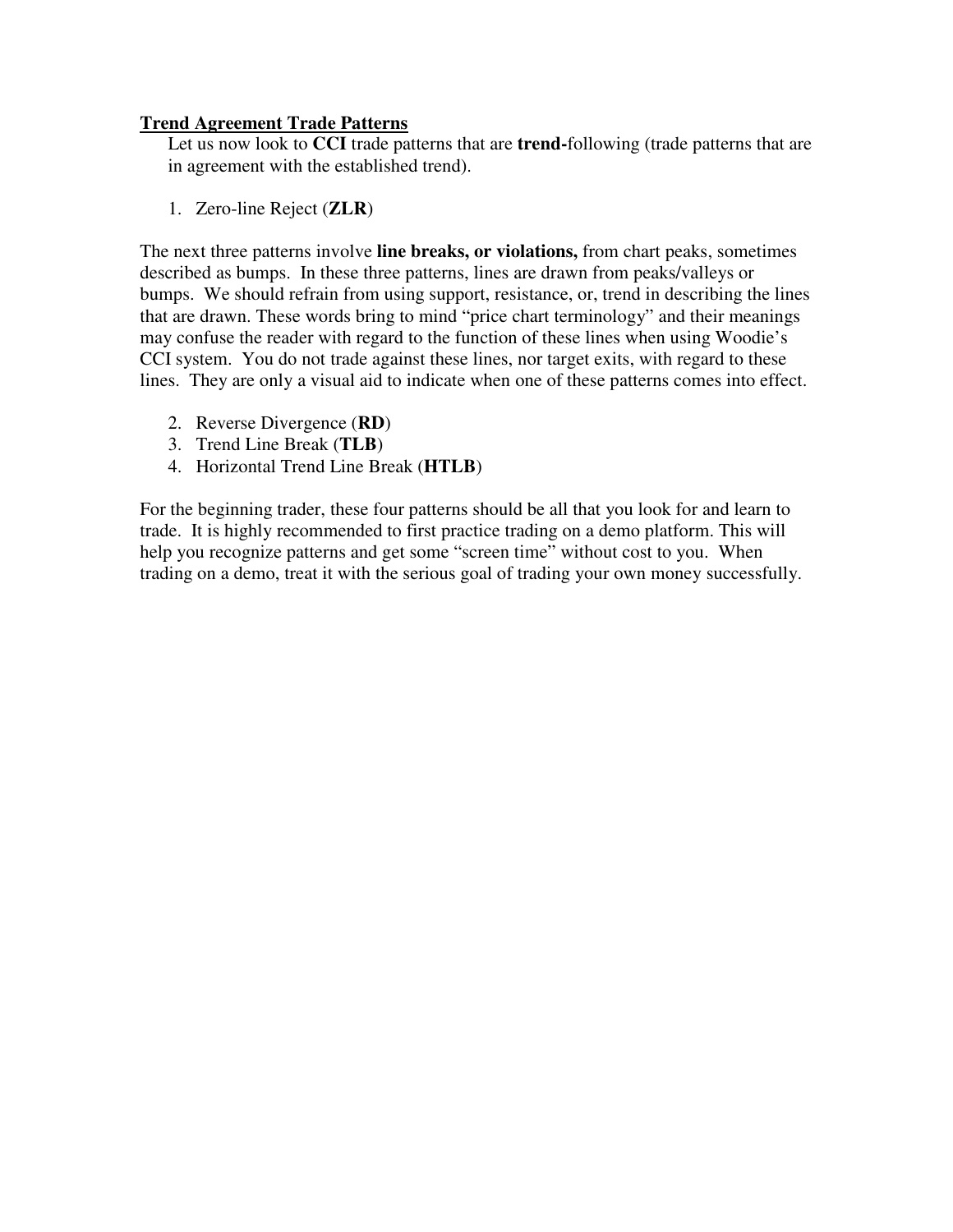# **Zero-line Reject (ZLR)**

This is where the **CCI** line is traveling in a direction opposite to the established **trend** toward, or just through, the **ZL** and then, in a subsequent bar, reverses direction from that of the established **trend**. To be considered a **ZLR,** the movement back to the **ZL** should at least go back into the 100/-100 level then reverse back to **trend** direction. It is preferred by some to get within the 50/-50 level for best results.







**Chart 8** shows two **ZLR** lines. **Trend** is established down (six or more bars below the **ZL**). **CCI is** moving back towards the **ZL** then reversing back in agreement with the established **trend**. These two **ZLR** would command a short in both instances. We will have a full discourse on how to execute the trading system later on. The important thing now is to recognize the pattern.

Chart 9 shows a **ZLR** to the upside.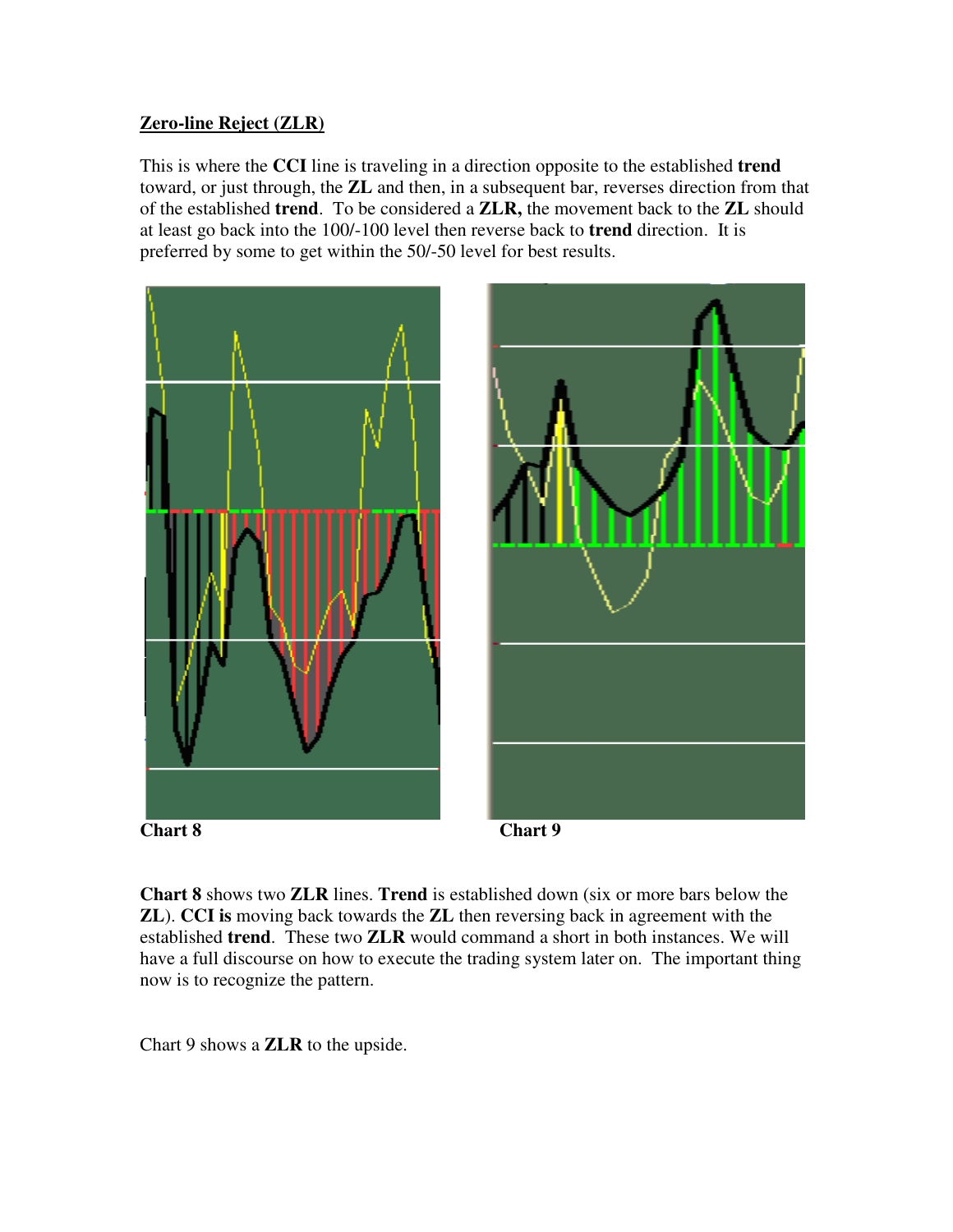

**Chart 10** shows a **ZLR** where the **CCI** actually crosses the **ZL** then reverses back to trend.

"I always wait until it crosses back over the zero line…it really hasn't rejected it until it crosses back over."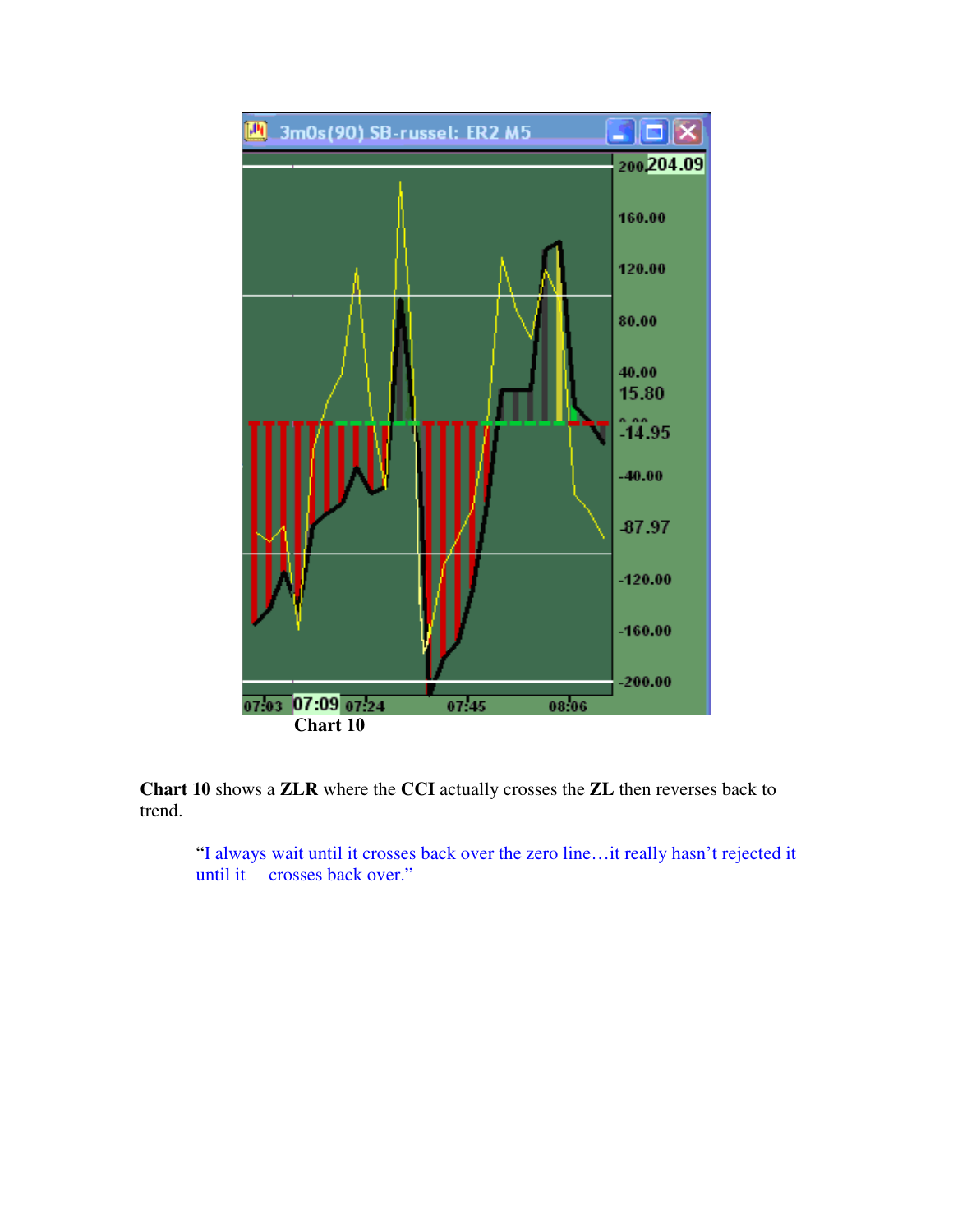## **Reverse Divergence (Rev Diver-RD)**

This is the second of the **trend** agreement trade patterns (also called a **trend continuation** pattern). As such, the trade pattern must give a trade signal which is in agreement with the **trend** as defined earlier. After the **trend** has been established, either up or down, we look to see peaks/valleys on the **CCI** line. If we get two peaks/valleys from the **CCI** line where the second peak/valley is more pronounced than the first, we draw a line off the peaks angling towards the **ZL**. Where the **CCI** crosses the drawn line (trend line) it is a trade signal. You can use **TCCI** and or **CCI** in construction of drawn lines.

"You have to have something to confirm the Reverse Divergence, either crossing a major line (100/-100), or crossing a drawn trend line."



**Chart 11** shows two Reverse Divergence (**RD**) trades. The first trade shows that the **trend** is up. We have a valley (an inside bump) where the second is closer to the **ZL** than the first. A line is drawn connecting the two tops and extending into the future. The violation of the line gives a trade signal (long). The second **RD** trade occurs with the **trend** also being positive**.** We have two valleys, the first being less pronounced than the second. A line is drawn connecting the two tops. When this line is violated by the **CCI,** it is a trade signal(long). It should note that both trades were **ZLR** with a **RD** confirmation.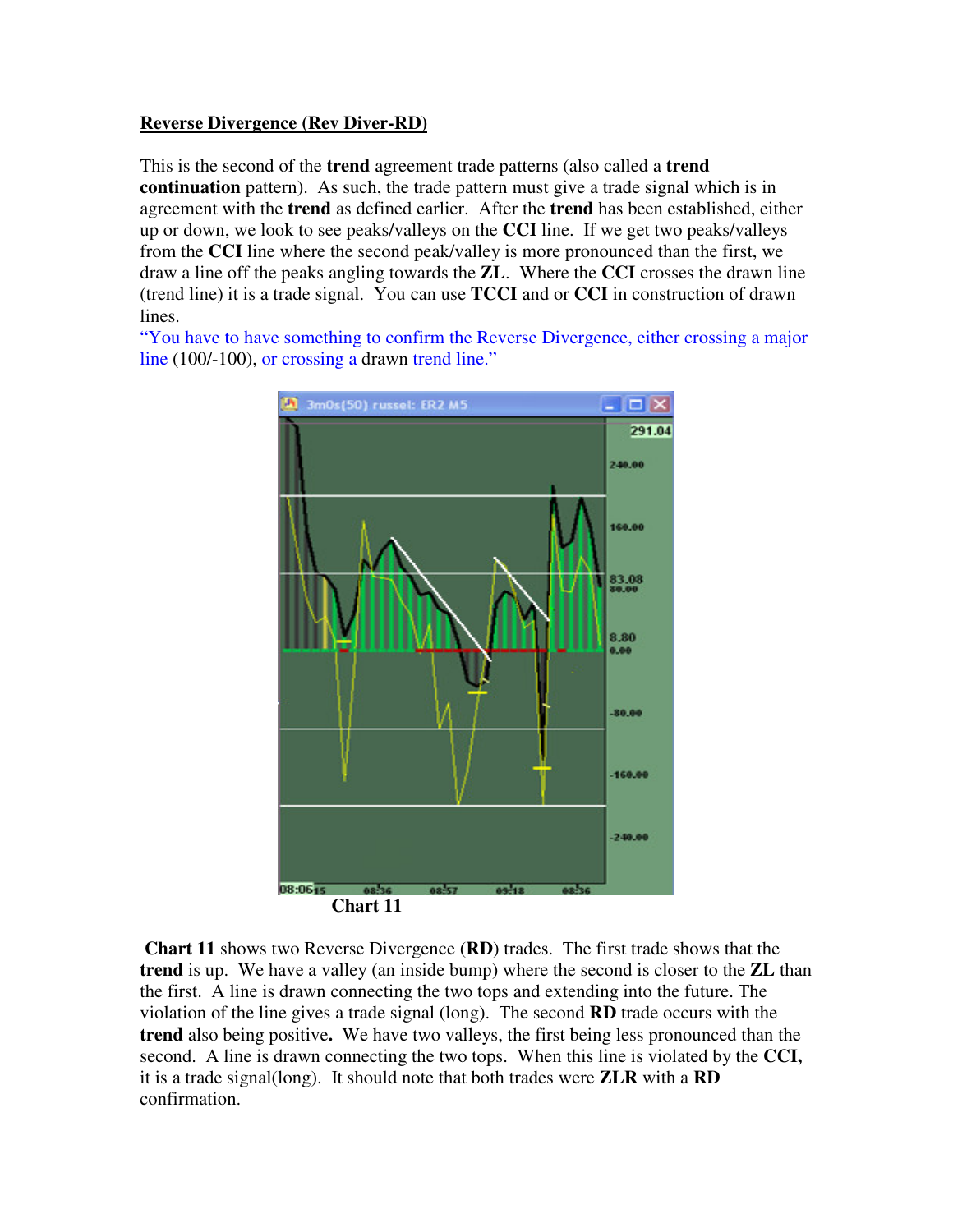# **Trend Line Break (TLB)**

This is the third of the **trend** agreement trade patterns. Although this pattern is called the Trend Line Break pattern, please try to put out of your mind any knowledge you have with regard to price chart patterns and their trading techniques. This pattern can be either **trend** agreement or counter-**trend**. We will look at this pattern when the **trend** is in agreement. The trend line must originate from a peak/valley above/below the100/-100 line, and it is preferred if the peak/valley is above/below the 200/-220 line. This pattern is usually a confirmation of a **ZLR**. When more than one of Woodie's patterns is in agreement, the signal has a higher probability of success. **TCCI** can be used in construction of trend lines but **CCI** is preferred. When the CCI line crosses the trend line a trade is signaled.

"The closer the actual trend-line break to the zero line the better."



**Chart 12** shows a **TLB** uptrend. The trade signal is the crossing of the yellow line by the **CCI** line. A white trend line is also drawn on this chart using the **TCCI** in its construction. This is acceptable and usually draws a sharper line.

In **Chart 13**, the trend is down. The more peaks or bumps the stronger the signal. Note in both charts that we had a **ZLR** trade first. The **TLB** usually gives confirmation to the **ZLR**.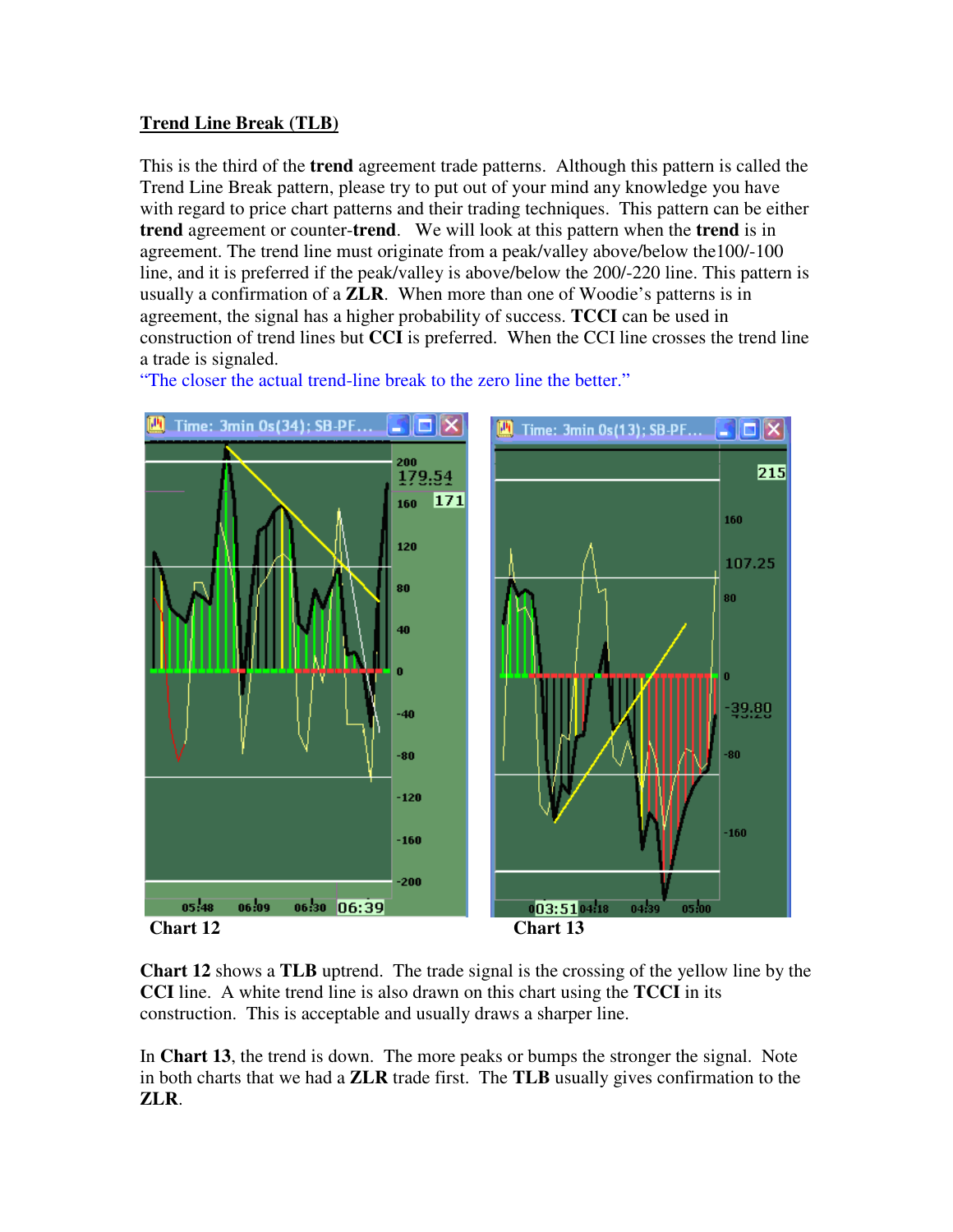## **Horizontal Trend Line Break (HTLB)**

This is the last of the **trend** agreement patterns. It is also a **line break** pattern. The pattern is where you have two or more bumps, or peaks/valleys, that are approximately the same height on the same side as the **trend. HTLB** can also be a counter-**trend** trade. This is discussed later. A line is drawn between the peaks extending out into the future. This line must occur within the 100/-100 boundary and can be constructed with **TCCI**, **CCI,** or both. When the **CCI** crosses the **HTLB,** the pattern is in effect. It is a stronger signal when two or more bumps, or peaks, are used in the construction of the **HTLB** line.



Chart 14 shows a **HTLB** to the downside.

Chart 15 shows a **HTLB** to the upside.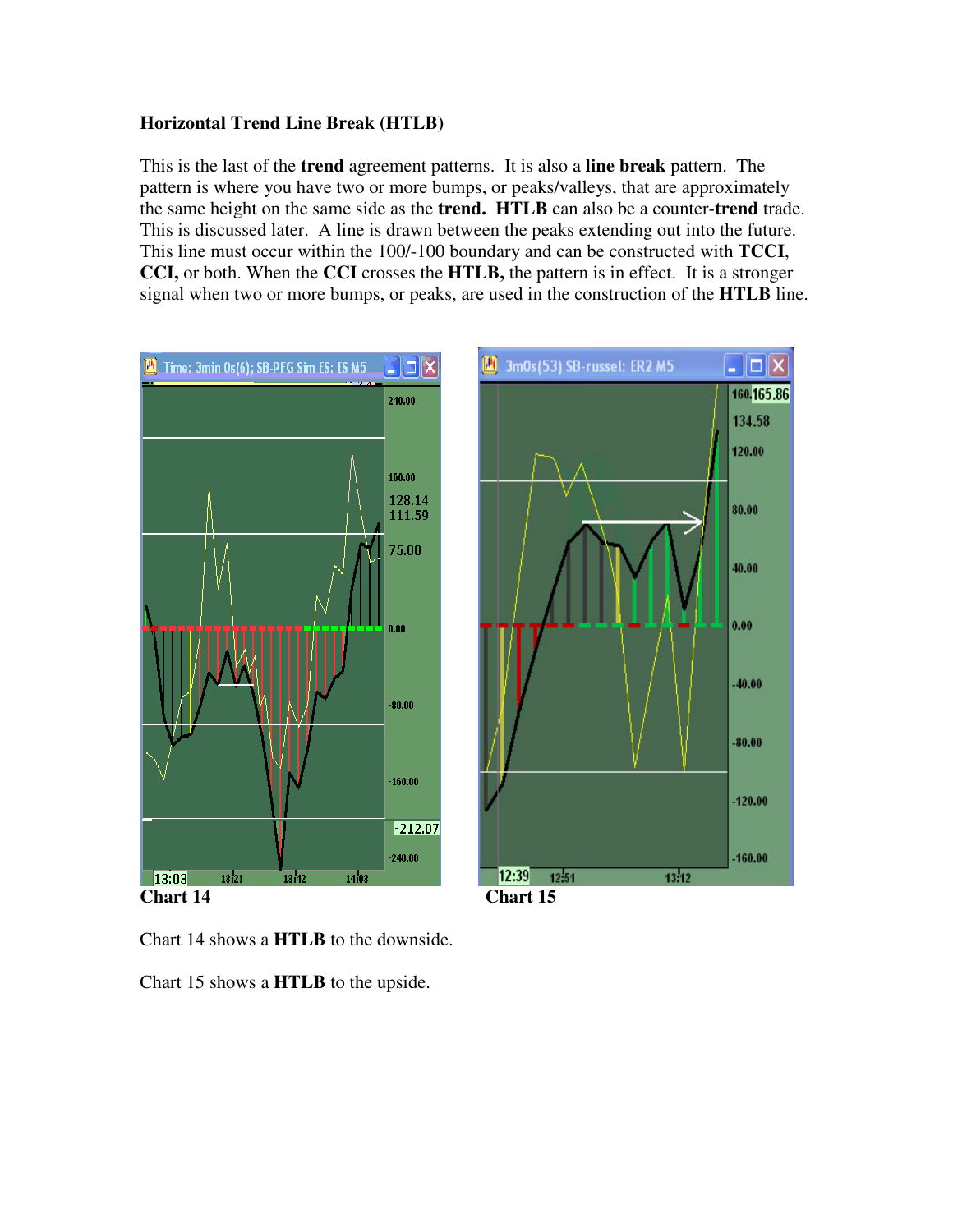# **Getting Started**

There are patterns one should learn to recognize when first learning **Woodie's CCI**. These are the patterns which agree with **trend** as defined earlier.

There are some successful traders who use only these basic patterns. Once again, it is advisable to obtain a demo platform to watch patterns develop. You will, after a time, be able to anticipate these patterns.

After you get comfortable identifying patterns and watching them set up, it is time to learn the rules of trading **Woodie's CCI**.

Returning to the **ZLR** pattern in **Chart 8**:



The time bar where the **CCI** reversed back to **trend** is the entry signal (white arrow). Here, you would sell at the market.

The exit would be the bar that reversed back towards the **ZL** (see rules for exiting trades below).

Note that the blue arrow points out that the **TCCI** turned back to trend two **CCI** time bars before the **CCI**. This is a good warning that a **ZLR** is going to happen. The **TCCI** has a strong tendency to lead the **CCI**.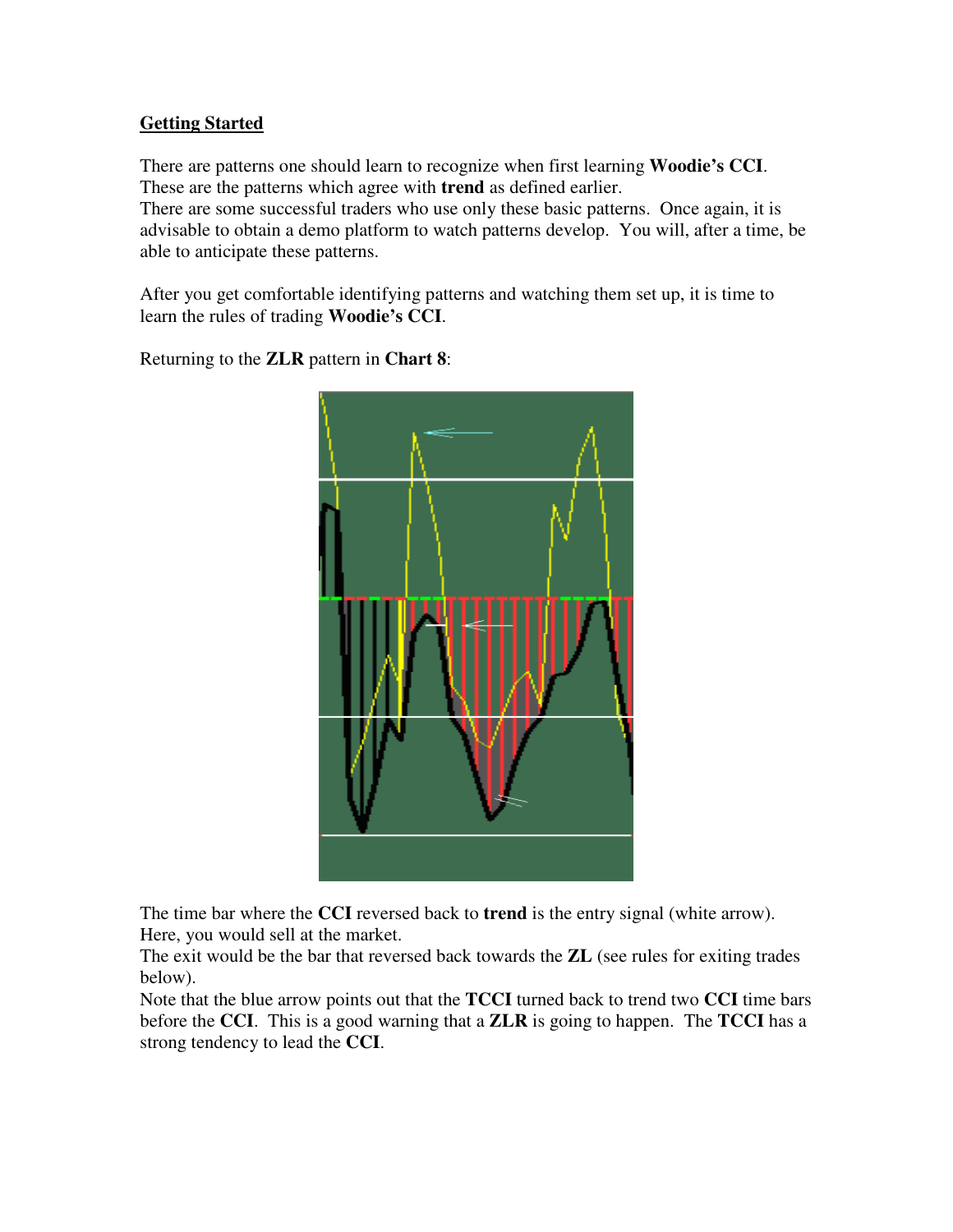It should be noted that the time bar on the example has been completed. With most charting software, the charts will assume that every second is the close of a bar. That means a signal could be given, then taken away, before the time bar actually closes, based on the prices during that time bar.

Again, in Chart 8:



Your screen could show all these patterns based on the last price before the time bar closes. Chart A and Chart D show the **ZLR** pattern, but Chart B and Chart C do not. This is one of the wiggle room parts of this system. What to do?

Wait until the time bars closes to enter? (Conservative) Enter as soon as bar indicates a signal during price bar formation? (Aggressive)

Woodie would like the beginner to enter the market, if with 20 seconds left in the bar, where a pattern presents itself. That sounds good, but how do you determine t-minus 20 seconds until close of time bar?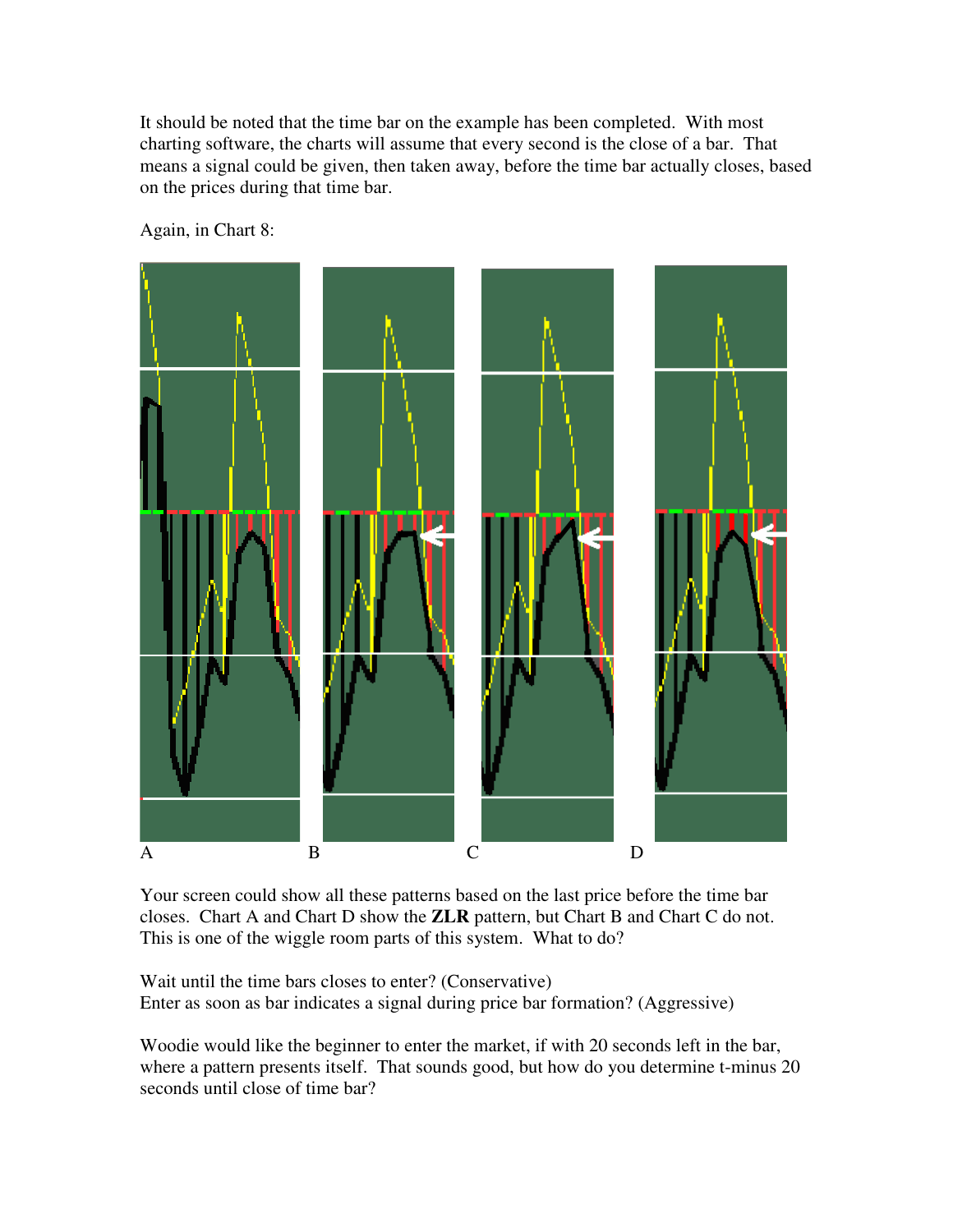

**BESTDIRECT***fast*, along with others, have timers on their charts.

**Chart 16** shows 18 seconds left in the time bar. All the rules are in place, so you sell the market. For the beginner, it is recommended to enter a trade at the market.

You are strongly urged to use the 20 second rule. Besides the **ZLR** pattern, the three other trade patterns will show **CCI** crossing the line break, and then not. They will all have the same timing issue.

When initiating any trade on any pattern, a protective stop should be place. For the beginner, it is strongly advised to use a price stop. (Note: This is the first time the word 'price' has been used).

"I place my stops one to two tics above or below the entry bar."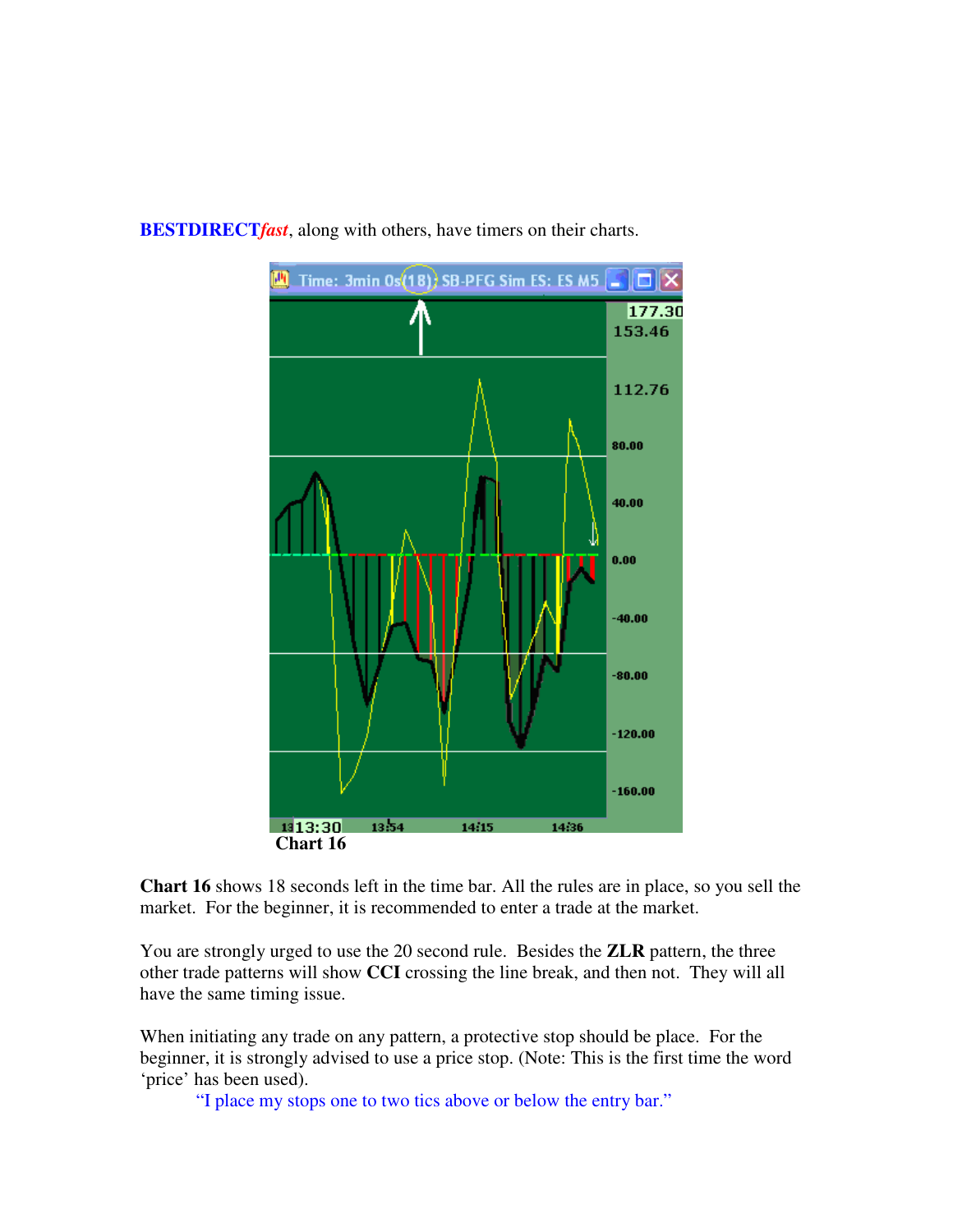#### **Rules for Exiting Trades using Woodies CCI**

Woodie's exit signals are the same for all of Woodie's patterns. Below is a list of Woodie's exit signals: "The key is to find the one that meets your trading style"

- **CCI hooking or going flat**
- $\triangleright$  CCI Trend line break
- **TCCI crossing into the CCI**
- $\triangleright$  CCI crossing the ZL
- **CCI hook from extremes (HFE)**
- $\triangleright$  CCI not moving / no progress
- $\triangleright$  Profit about equal to hard-stop
- $\triangleright$  When the LSMA disagrees with the trade

(source: **Trading Woodies CCI System** by Jeff ) www.woodiescciclub.com/Trading-Woodies-CCI-System.pdf

We will be looking at only three for the beginner. The other exits are for counter-**trend** patterns and multiple entry and exits. They will not be covered in this text. Once you have digested this text and practiced the principles you can go to the chat rooms and inquire about the other exit rules.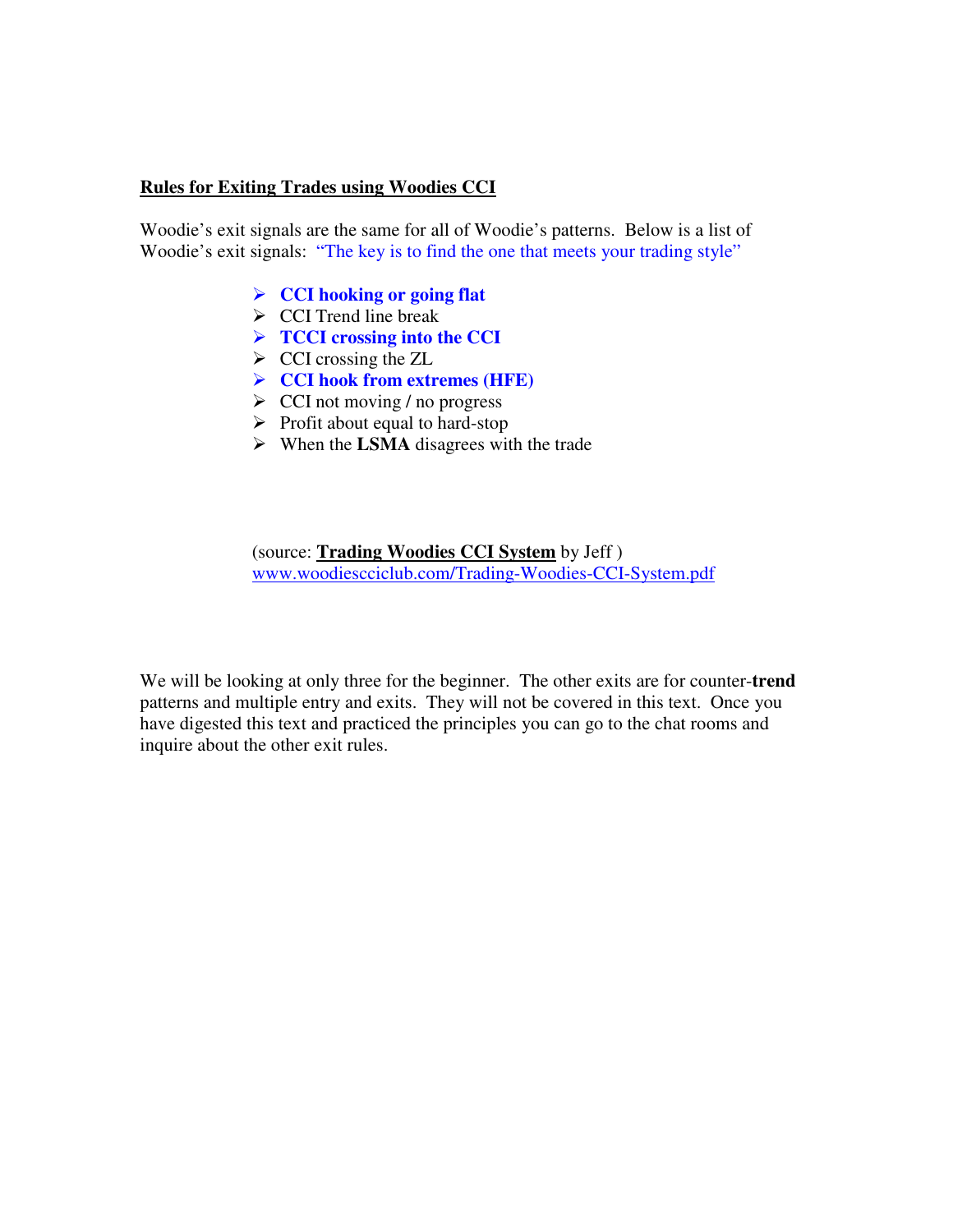# **CCI Hooking or Going Flat**



Recall, in **Chart 13**, we had a **TLB** with **trend** agreement. The entry was on the cross of the yellow line. We, at the time of entry, placed a price stop/loss order based on Woodie's rules. We stayed in the trade until the **CCI** hooked (**CCI** changed direction back to the **ZL**). Exit would be on the time bar close indicated by the white arrow (Chart 13b). We would also cancel our stop order.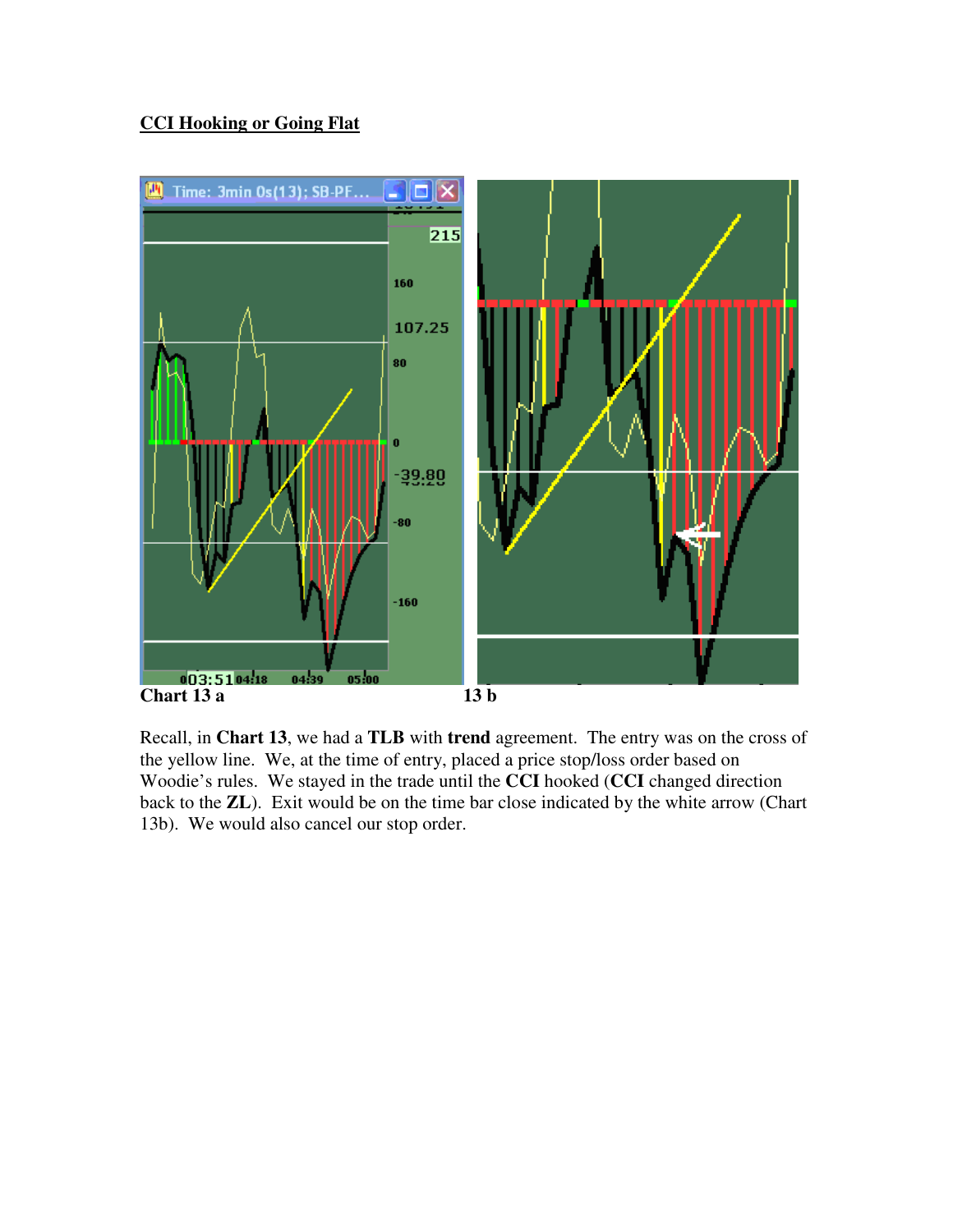# **TCCI crossing the CCI**

Returning to Chart 10:



Recall this Chart shows a **ZLR**. You enter the position when the **CCI** changed direction back to **trend**. Stay in the trade until one of the three exit rules comes into play. In this case, it is when the **TCCI** yellow line crosses the **CCI** black line, as we see on **Chart 10b** as indicated by the white arrow.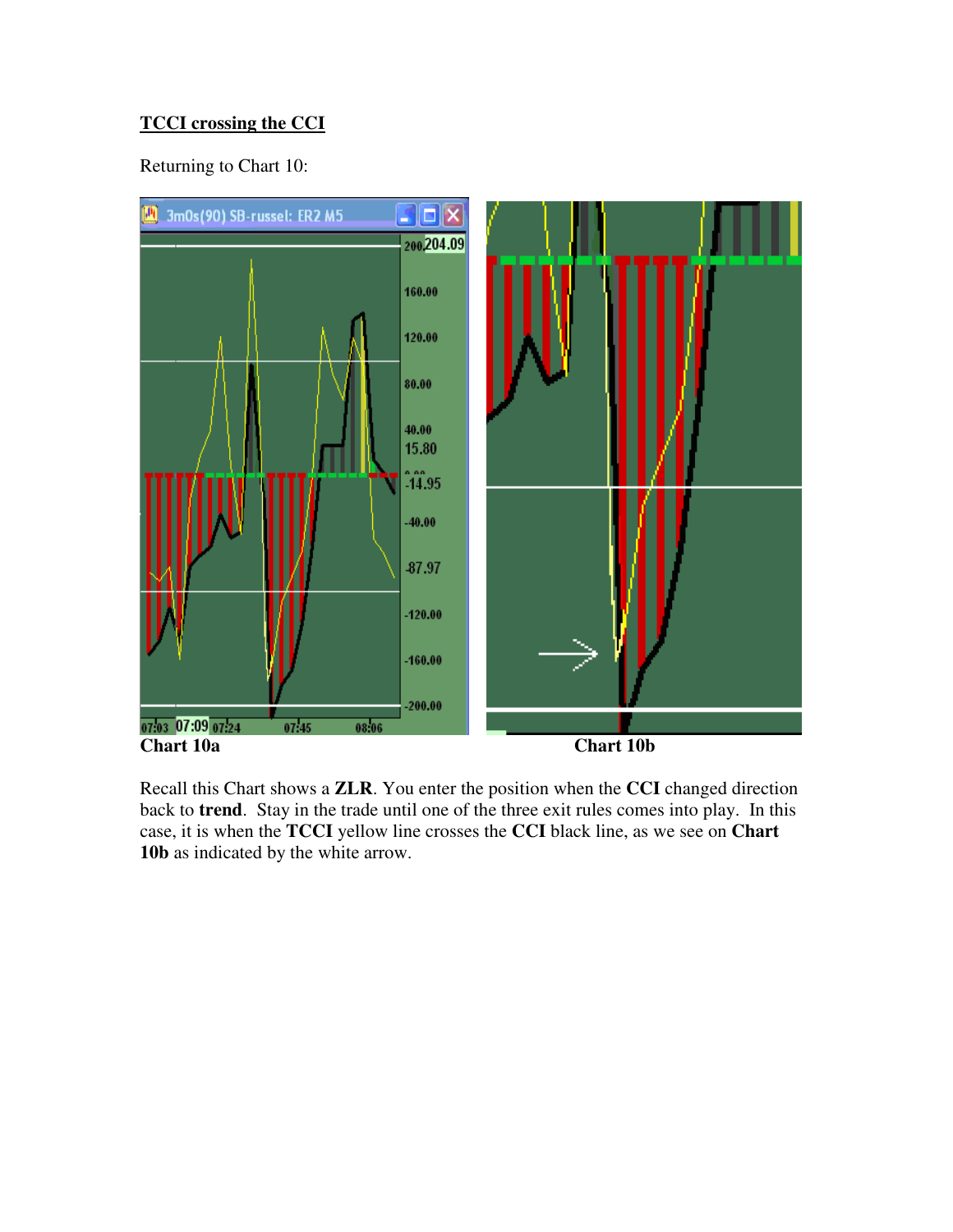# **CCI Hook From Extremes (HFE)**

This is the last exit rule that a beginner should learn. It is similar to the **CCI Hooking or Going Flat** rule. The difference is that the **CCI** is starting to change direction after it has crossed the 200/-200 lines. Here, we don't wait for the bar to close, or even 20 seconds prior to the close. We look to get out when **CCI** just hints a change of direction, long before the time-bar close. On **Chart 14b**, we go with the yellow arrow and do not wait until time bar close or even 20 seconds prior to close.



Going back to **Chart 14:**

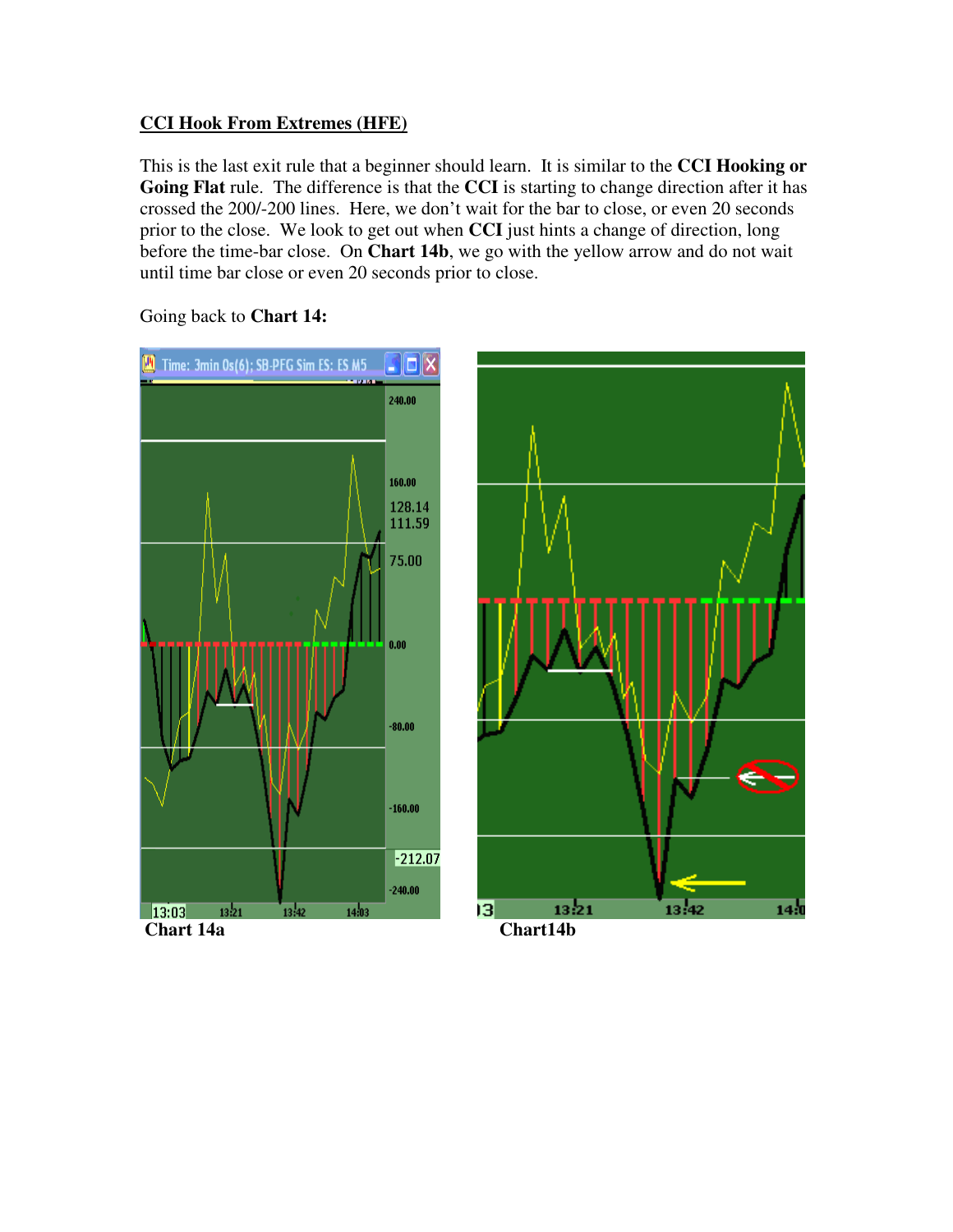# **Woodie's CCI Patterns That are Counter-Trend or Trend -Changing Patterns:**

- 1. The Famir Trade
- 2. The Vegas Trade
- 3. The Ghost Trade
- 4. Hook from Extreme
- 5. TLB counter-**trend**
- 6. HTLB counter-**trend**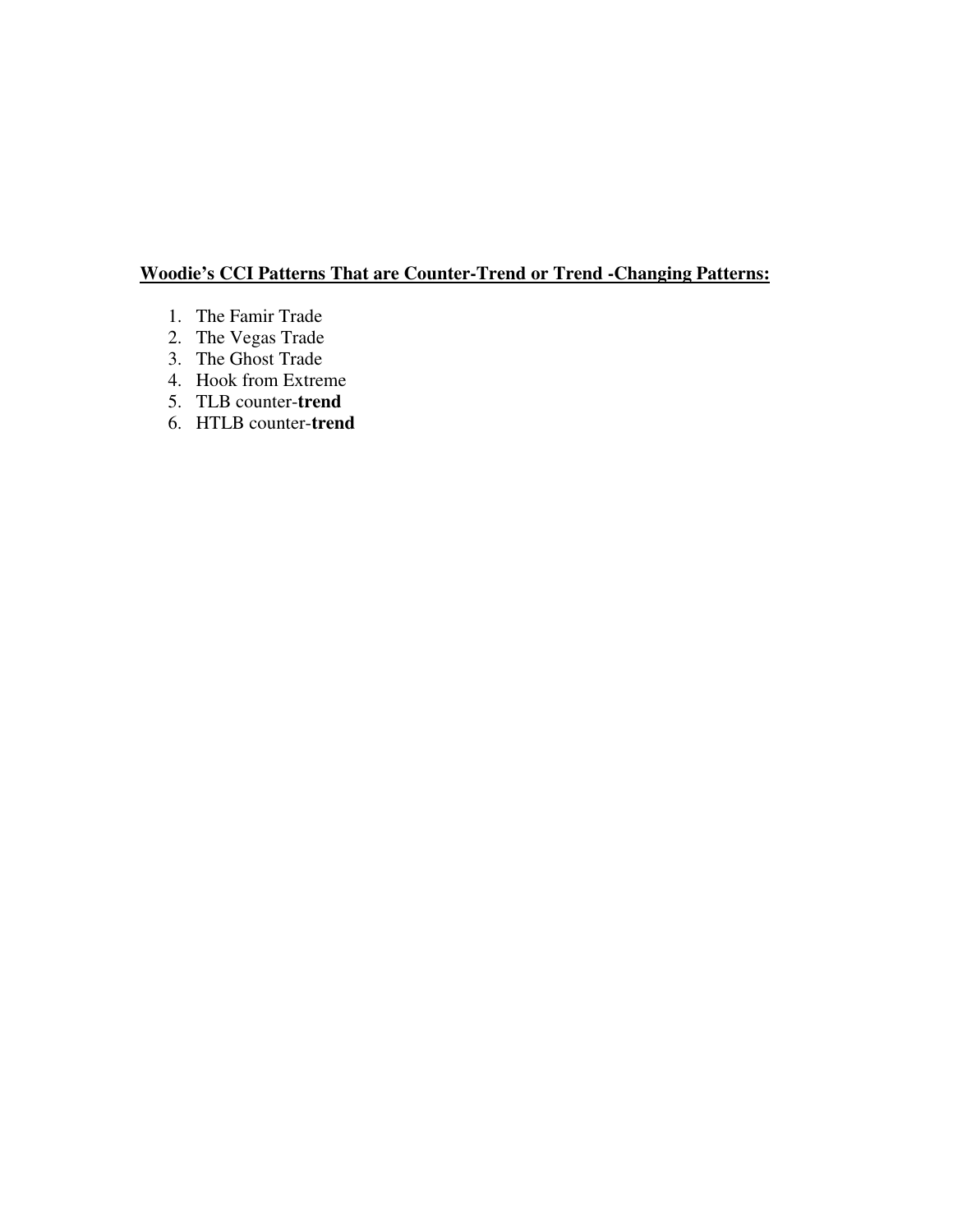# **The Famir Trade**

The Famir pattern could be considered a **ZLR** pattern which immediately fails on the next or subsequent time bar(s). As with the **ZLR** pattern, Famir has the most success within the 50/-50 boundary of the **ZL**. It is a hard trade for beginners, not in seeing the pattern, but living with and feeling the trade internally. This is because the beginner has just suffered a loss on an executed **ZLR** and now has to reverse his position. This predicament can be further frustrating if the Famir trade pattern then fails, leaving the newcomer with a sense of total loss. That being said, the Famir trade pattern is very successful and popular among Woodie's system followers. Here, the **LSMA** comes into play. If the **LSMA** is in agreement with the Famir, it gives more confidence to the trade. The **LSMA** shows agreement-buy color; red for going lower and green for going higher. "I won't take them if the **LSMA** is not in agreement"



Chart 17 shows a **Famir** to the down side. Note that the **LSMA** is red during the **ZLR**. When the Famir pattern occurs, the **LSMA** is red, in agreement with the patterns trade signal. Note also that the creation of the **Famir** took more than one time bar.

Chart 18 shows a **Famir** right at the **ZL,** with a one-time bar failure**.** The **LSMA** is green and in agreement with the **Famir** trade signal.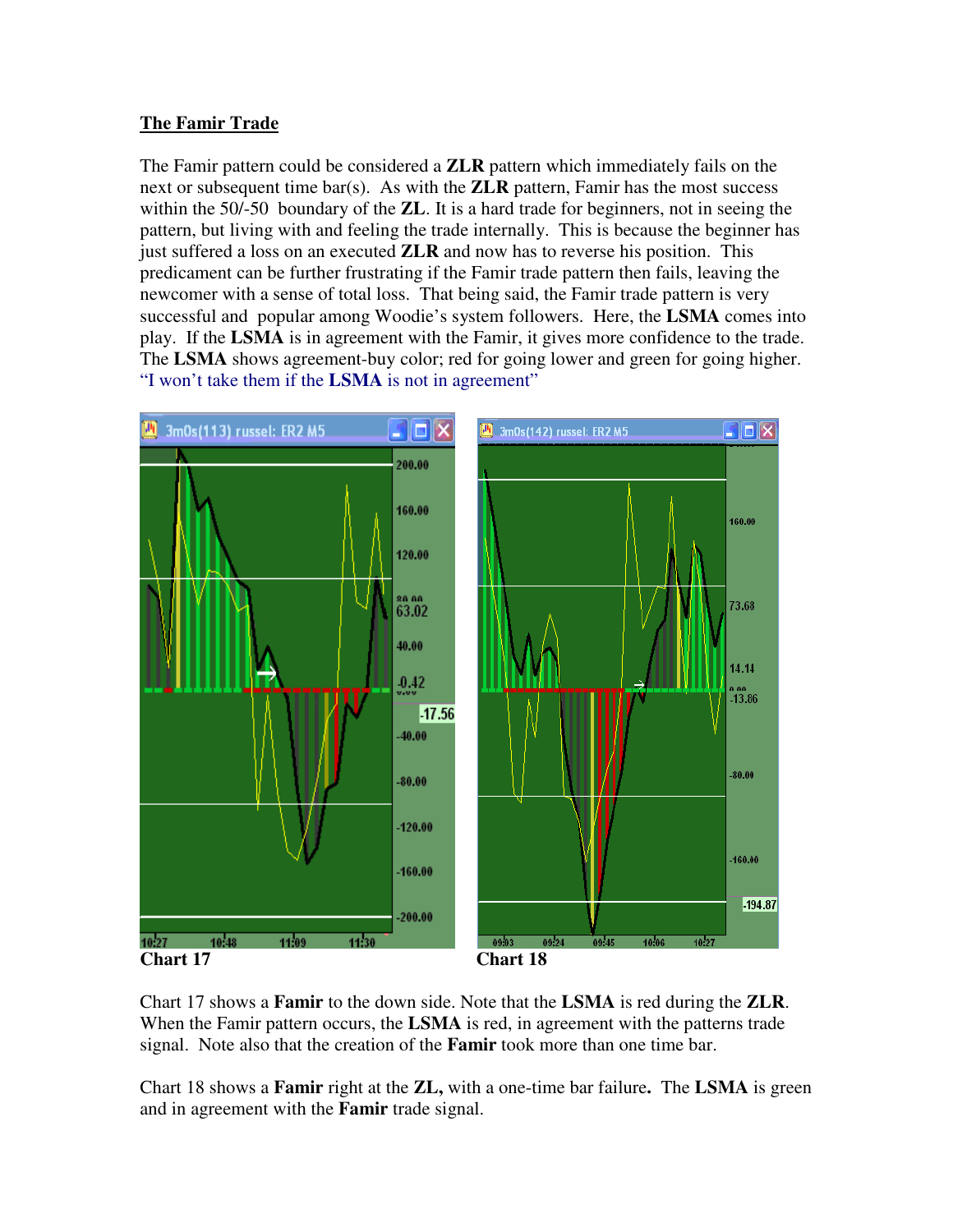## **The Vegas Trade**

The Vegas Trade (**VT**) is another counter-**trend** trade. The pattern has a few key elements. First, the **CCI** line must have extended to or past the 200/-200 line (gone to extremes) in agreement with the **trend**. It then should reverse back towards the **ZL** at least through the 100/-100 line. On this retracing back to the **ZL**, the **CCI** line then forms a rounding, or sideways, pattern (minimum of three time-bars) and then reverses back to **trend**. This rounding looks like a dome under the **ZL**, and a cup above the **ZL**. The subsequent return to **trend** is called "the Johnny-come-lately guys". The pattern is in effect when the **CCI** line reverses back again towards the **ZL** and exceeds the rounding swing low/high.

![](_page_22_Figure_2.jpeg)

Chart 19 shows a **VT** to the upside.

Chart 20 shows a **VT** to the downside.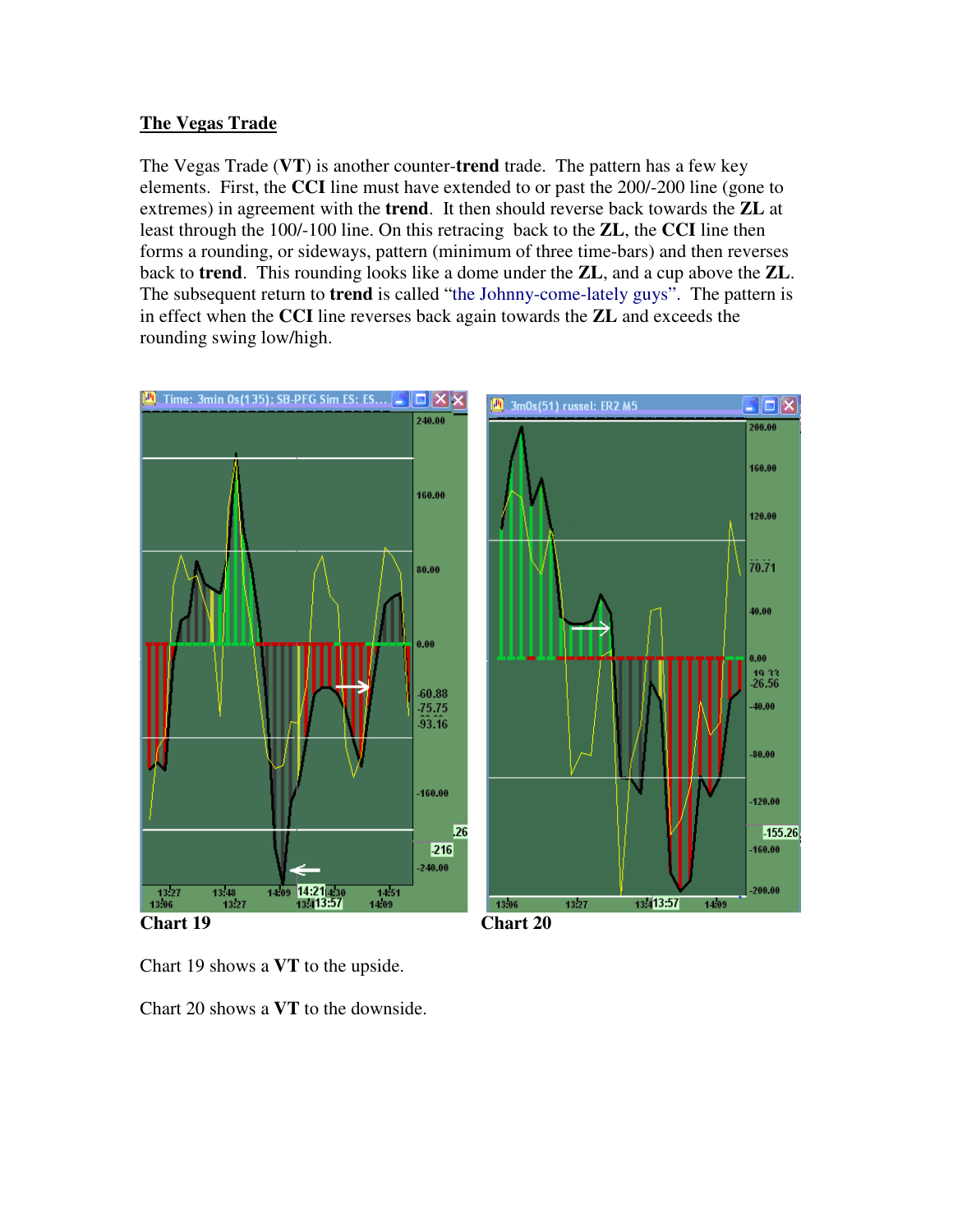# **The Ghost Trade**

The Ghost trade is a counter-**trend** trade which derives its name from the pattern created. It includes three peaks of the **CCI** which are in agreement with the **trend**. For a beginner, it is necessary that the middle peak be larger than the first and the third. To Edwards and Magee fans, this pattern looks like a head and shoulders, but is not limited to all of their rules. After the first and second peaks/valleys, valleys/peaks were created. These valleys/peaks are where the **CCI** line reverses back to **trend**. We draw a line break from the valleys/peaks and extend this line into the future. When this line is violated, coming off the third peak/valley, a counter-**trend** trade is signaled. It should be noted that the line-break (neckline if you prefer) can be horizontal or slant towards or away from the **ZL**. Woodie believes that the line slanting towards the **ZL** is favored, but all work well.

![](_page_23_Figure_2.jpeg)

**Chart 21** shows **GHOST** to the upside. **Chart 24** shows **GHOST** to the downside.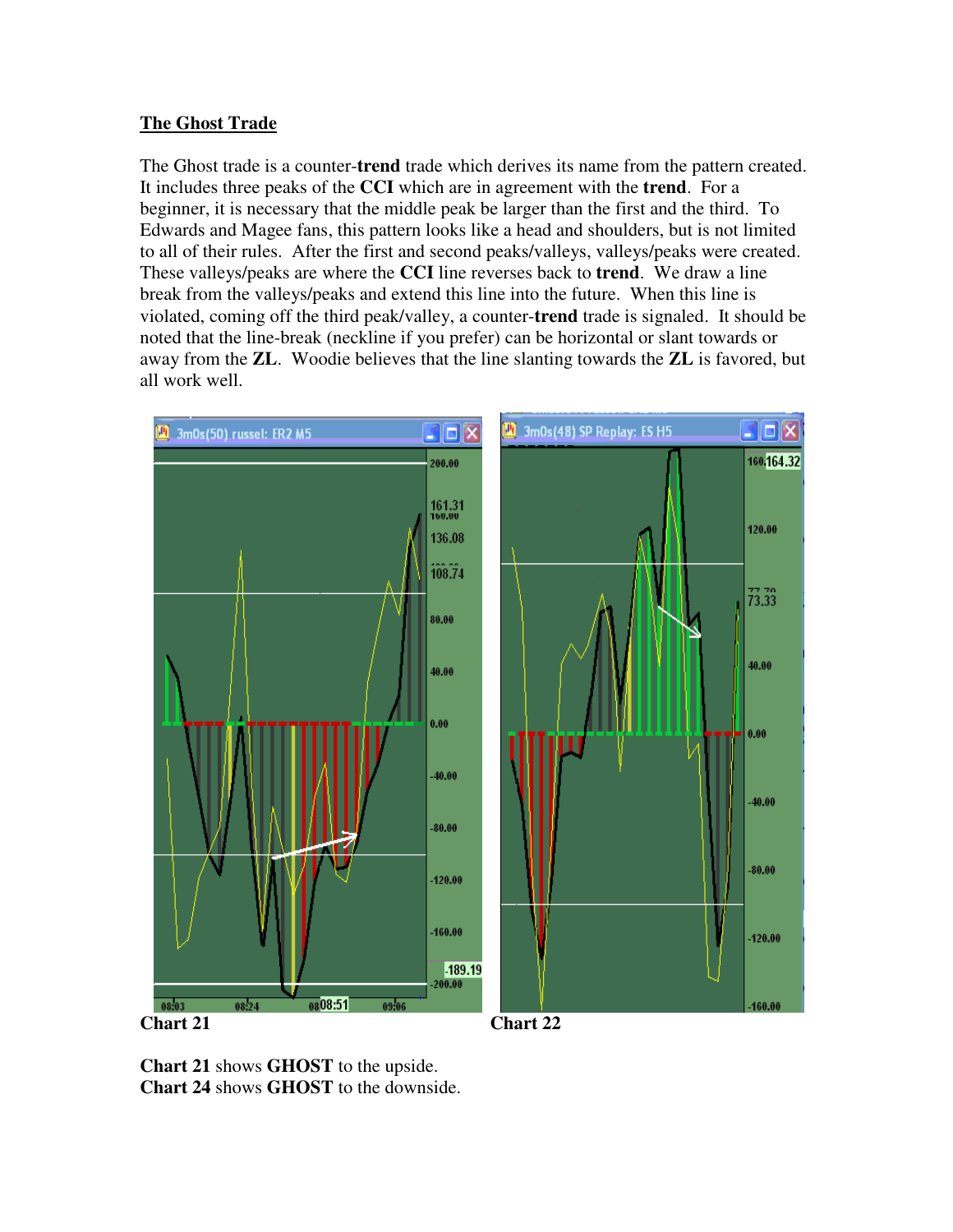# **Hook from Extreme**

This trade pattern is the easiest to identify. We discussed this pattern earlier as one of the exit rules. As a counter-**trend** trade, it materializes when the **CCI** line exceeds the 200/- 200 line than reverses back against the trend towards the **ZL**. This is a very volatile trade. To Woodie, it is the least-favorite trade pattern. So, **CAUTION** is advised. For the beginner, it is advised not to trade it. It can be used a pre-signal for other counter**trend** patterns, such as the **TLB** and **HTL** discussed earlier, and the **TLB** counter-**trend** trade pattern which is introduced next.

![](_page_24_Figure_2.jpeg)

**Chart 23** shows **HFE** to the downside. **Chart 24** shows **HFE** to the upside.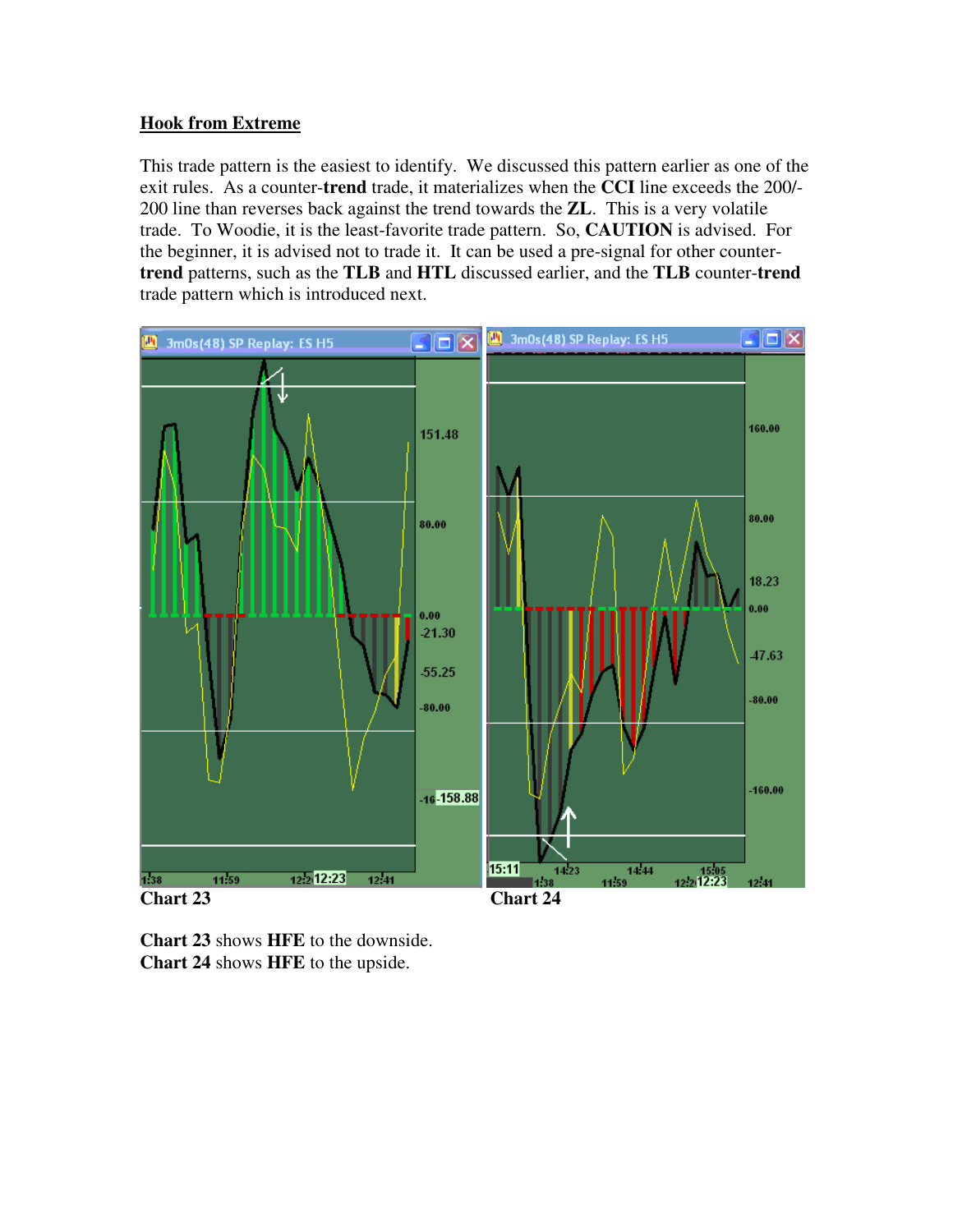# **TLB counter-trend**

The Trend Line Break counter-**trend** is a pattern that can be constructed by using **CCI** or **TCCI** peaks/valleys. The line break is drawn from upside or downside peaks/valleys. As oppose to trendlines in price chart terminology and practice, with **Woodie's CCI** we are only looking for violations, or crossing, of the drawn line by the **CCI**. The line should not be considered support or resistance. When a violation of the line occurs, a trade is signaled.

In both examples below, both **TLB** counter-**trend** were preceded by an **HFE**. This should be a sign of a stronger signal. Also, **TCCI** was used in the construction of both. Some traders prefer to use trend lines from the **CCI** line only, but both are acceptable.

![](_page_25_Figure_3.jpeg)

**Chart 25** shows trade to the upside **Chart 26** shows trade to the downside.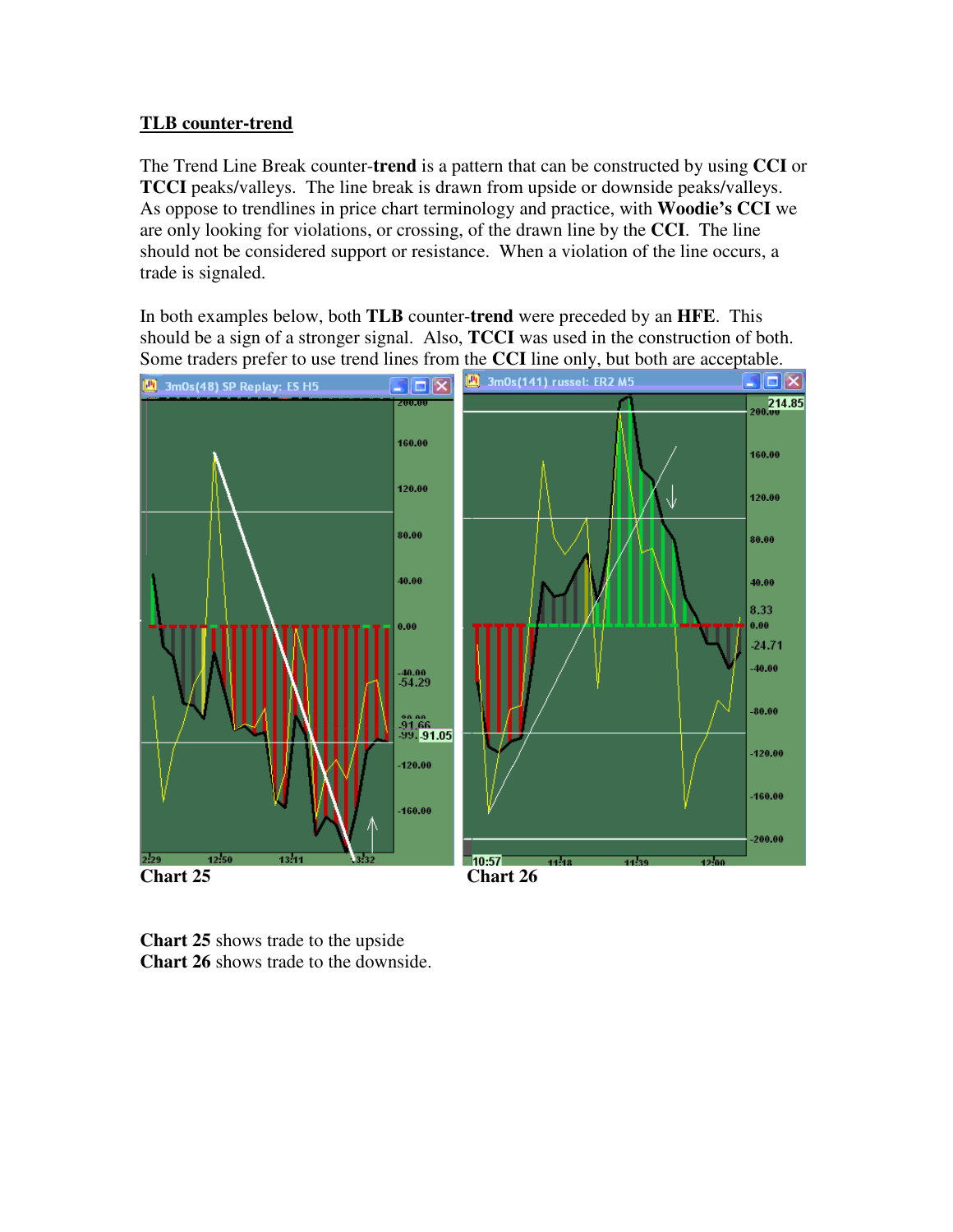## **HTLB counter-trend**

This is another line-break pattern. This pattern is constructed by looking at either **TCCI**, **CCI,** or in combination, where valleys/peaks (or internal bumps) line up horizontally to form a line-break. Once this line is violated a trade is signaled. It is best to have these horizontal lines form within the 100/-100 lines. This signal could also occur in conjunction with a **HFE** or **TLB** pattern.

![](_page_26_Figure_2.jpeg)

![](_page_26_Figure_3.jpeg)

**Chart 28** shows trade to the upside.